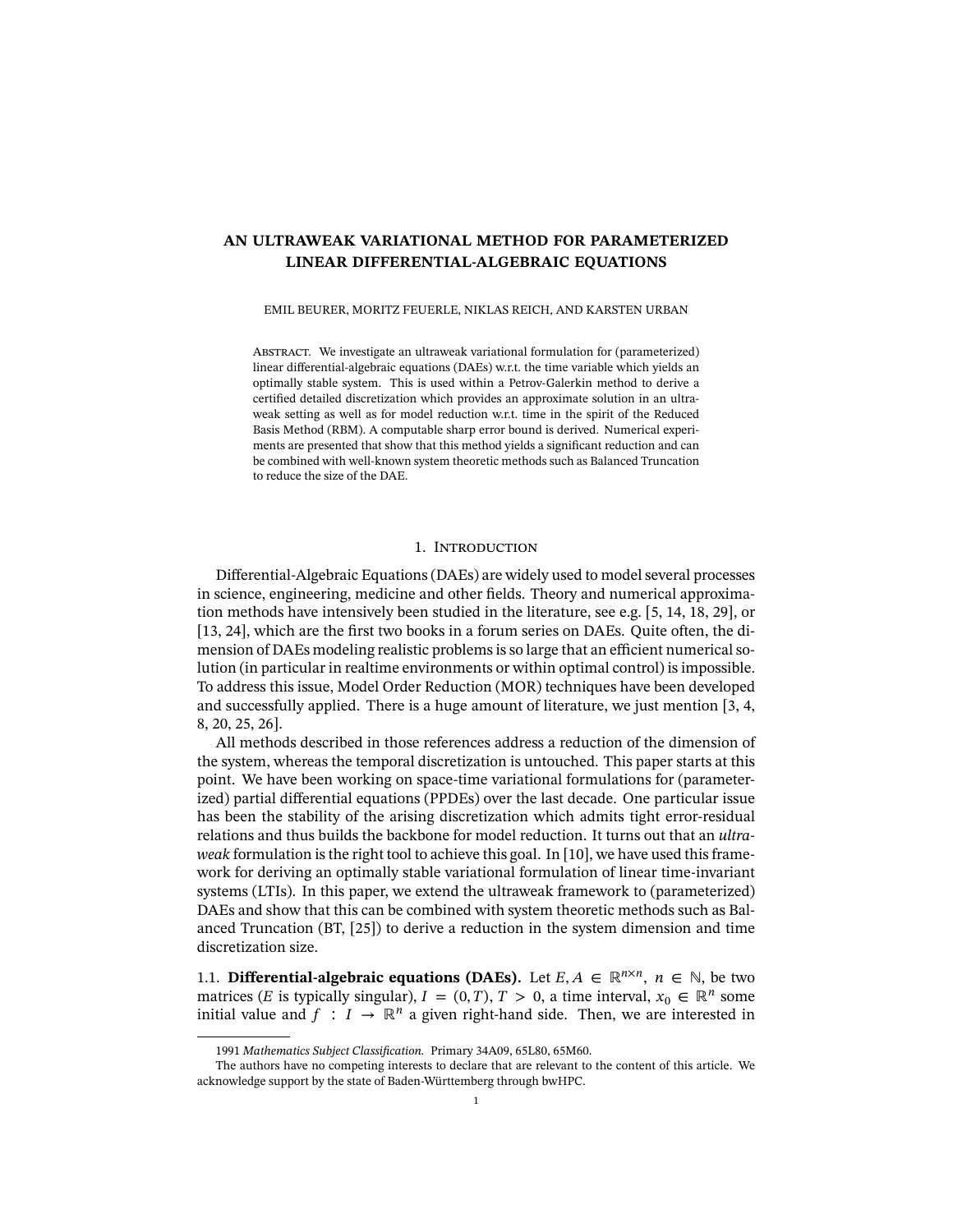the solution  $x : I \to \mathbb{R}^n$  (the state) of the following initial value problem of a linear  $differential-algebraic equation (DAE) with constant coefficients$ 

$$
E\dot{x}(t) - Ax(t) = f(t), \quad \forall t \in I, \qquad x(0) = x_0.
$$

In order to ensure well-posedness (in an appropriate manner), we shall always assume that the initial value  $x_0$  is *consistent* with the right-hand side  $f$ , which means that there exists some  $\hat{x}_0 \in \mathbb{R}^n$  such that  $E\hat{x}_0 - Ax_0 = \lim_{t \to 0+} f(t)$  holds. Finally, we assume that the matrix pencil  $\{E, -A\}$  is regular (i.e. det( $\lambda E - A$ ) ≠ 0 for some  $\lambda \in \mathbb{R}$ ) with index ind{ $E, -A$ } = :  $k \in \mathbb{N}$ , [\[12\]](#page-17-7).<sup>[1](#page-1-0)</sup>

1.2. **Parameterized DAEs (PDAEs).** We are particularly interested in the situation, where one does not only have to solve the above DAE once, but several times and highly efficient (e.g. in realtime, optimal control or cold computing devices) for different data. In order to describe that situation, we are considering a *parameterized* DAE (PDAE) as follows. For some parameter vector  $\mu \in \mathcal{P}, \mathcal{P} \subset \mathbb{R}^P$  being a compact set, we are seeking  $x_{\mu}: I \to \mathbb{R}^n$  such that

<span id="page-1-1"></span>(1.1) 
$$
E \dot{x}_{\mu}(t) - A_{\mu} x_{\mu}(t) = f_{\mu}(t), \quad \forall t \in I, \qquad x_{\mu}(0) = x_{0,\mu},
$$

where  $A_{\mu}$ ,  $f_{\mu}$  and  $x_{0,\mu}$  are a parameter-dependent matrix, a right-hand side and an initial condition, respectively, whereas  $E$  is assumed to be independent of  $\mu$ , see below. In order to be able to solve such a PDAE highly efficient for many parameters, it is quite standard to assume that parameters and variables can be separated, see e.g. [\[17\]](#page-17-8). This is done by assuming a so-called *affine decomposition* of the data, i.e., E is (for simplicity of exposition) assumed to be parameter-independent and

<span id="page-1-2"></span>
$$
(1.2) \t A_{\mu} = \sum_{q=1}^{Q_{A}} \vartheta_{q}^{A}(\mu) \tilde{A}_{q}, \t f_{\mu}(t) = \sum_{q=1}^{Q_{f}} \vartheta_{q}^{f}(\mu) \tilde{f}_{q}(t), \t x_{0,\mu} = \sum_{q=1}^{Q_{x}} \vartheta_{q}^{x}(\mu) \tilde{x}_{0,q}.
$$

If such a decomposition is not given, we may produce an affinely decomposed approximation by means of the *(Discrete) Empirical Interpolation Method* (*(D)EIM*, [\[2,](#page-17-9) [7\]](#page-17-10); see also [\[8\]](#page-17-5) for a system theoretic MOR for such PDAEs). For well-posedness, we assume that the matrix pencil  $\{E, -A_\mu\}$  is regular with index ind $\{E, -A_\mu\} = k_\mu$  for all  $\mu \in \mathcal{P}$ .

<span id="page-1-3"></span>1.3. **Reduction to homogeneous initial conditions.** Using some standard argu-ments, [\(1.1\)](#page-1-1) can be reduced to homogeneous initial conditions  $x_u(0) = 0$ . To this end, construct some smooth extension of the initial data  $\bar{x}_{\mu} \in C^{1}(\bar{I})^{n}$ ,  $\bar{x}_{\mu}(0) = x_{0,\mu}$ . Then, let  $\hat{x}_{\mu}: I \to \mathbb{R}^n$  solve [\(1.1\)](#page-1-1) with  $f_{\mu}$  replaced by  $\hat{f}_{\mu} := f_{\mu} - E\dot{x}_{\mu} + A_{\mu}\bar{x}_{\mu}$  and homogeneous initial condition  $\hat{x}_{\mu}(0) = 0$ . Then,  $x_{\mu} := \hat{x}_{\mu} + \hat{x}_{\mu}$  solves the original problem [\(1.1\)](#page-1-1). If the PDAE possess an affine decomposition [\(1.2\)](#page-1-2), it is readily seen that the modified right-hand side  $\hat{f}_\mu$  also admits an affine decomposition. Hence, we can always restrict ourselves to the case of homogeneous initial conditions  $x_{\mu}(0) = 0$ , keeping in mind that variable initial conditions can be realized by different right-hand sides.

<span id="page-1-0"></span><sup>&</sup>lt;sup>1</sup>Each regular matrix pencil can be transformed into *Weierstrass-Kronecker canonical form P*(λE − A)Q = diag( $\lambda Id - W, \lambda N - Id$ ) with regular matrices  $P, Q \in \mathbb{C}^{n \times n}$ , [\[11\]](#page-17-11). The index of a regular matrix pencil { $E, -A$ } is then defined by  $ind{E, -A}$  : =  $ind{N}$  : =  $min{k \in \mathbb{N} : N^k = 0}$ .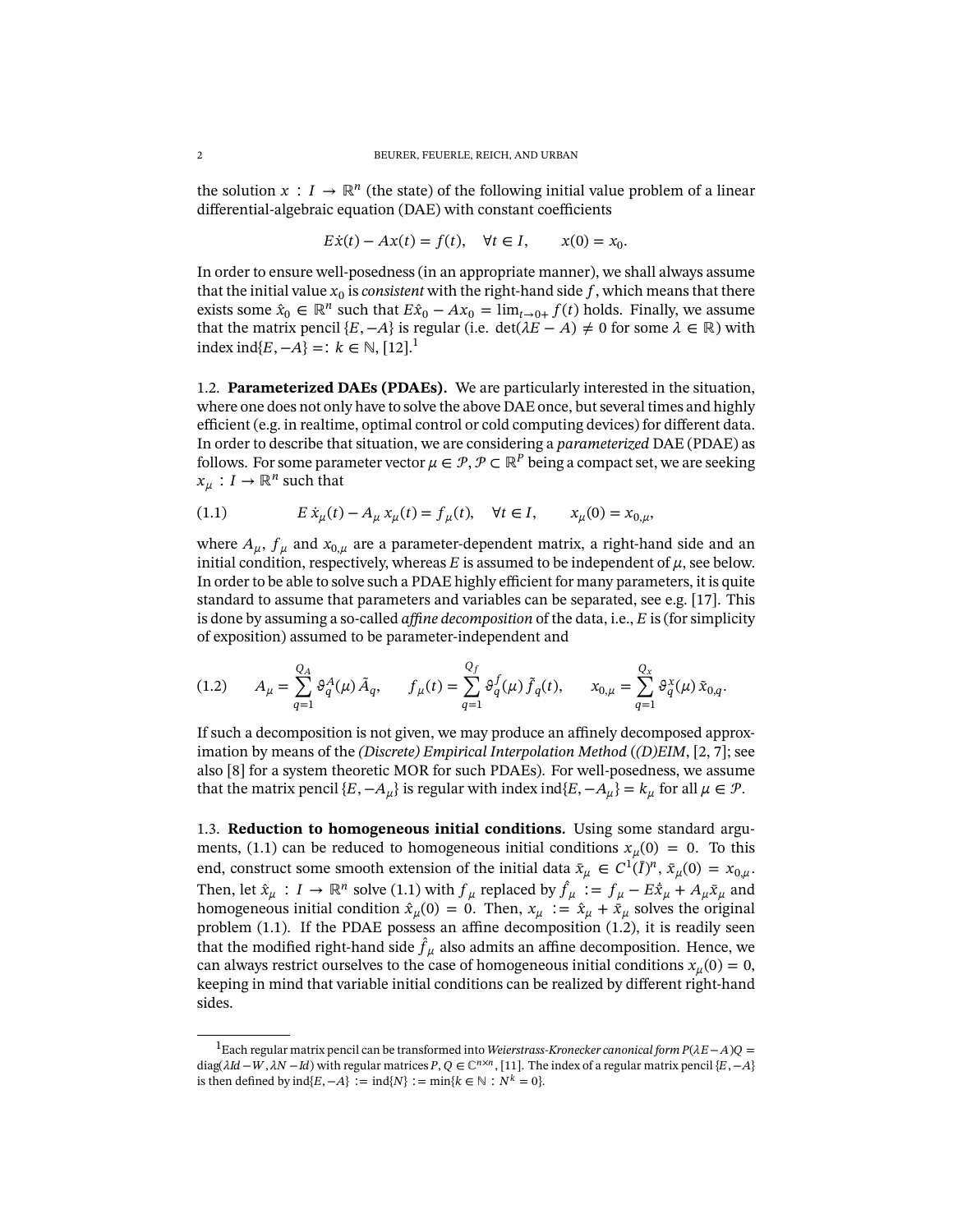1.4. **Organization of the material.** The remainder of this paper is organized as follows. In Section [2,](#page-2-0) we derive an ultraweak variational formulation of [\(1.1\)](#page-1-1) and prove its well-posedness. Section [3](#page-6-0) is devoted to a corresponding Petrov-Galerkin discretiza-tion and the numerical solution, which is then used in Section [4](#page-9-0) to derive a certified reduced model. In Section [5,](#page-11-0) we report results of our numerical experiments and end with conclusions and an outlook in Section [6.](#page-16-0)

## 2. An ultraweak variational formulation

<span id="page-2-0"></span>It is well-known that, for any fixed parameter  $\mu \in \mathcal{P}$ , the problem [\(1.1\)](#page-1-1) admits a unique classical solution  $x_{\mu} \in C^{k_{\mu}}(\bar{I})^n$  for consistent initial conditions provided that  $f_{\mu} \in C^{k_{\mu}-1}(\overline{I})^n$ , e.g. [\[18,](#page-18-0) Lemma 2.8.]. This is a severe regularity assumption, which is one of the reasons why we are interested in a variational formulation. As we shall see, an *ultraweak* setting is appropriate in order to prove well-posedness, in particular stability. It turns out that this setting is also particularly useful for model reduction of [\(1.1\)](#page-1-1) w.r.t. the time variable in the spirit of the reduced basis method, see [§4](#page-9-0) below.

<span id="page-2-4"></span>2.1. **Ultraweak formulation of PPDEs.** In order to describe an ultraweak variational formulation for the above PDAE, we will review such formulations for parametric *partial* differential equations (PPDEs). In particular, we are going to follow [\[9\]](#page-17-12) in which well-posed (ultraweak) variational forms for transport problems have been introduced, see also [\[6,](#page-17-13) [16,](#page-17-14) [30\]](#page-18-6). We will then transfer this framework to PDAEs in [§2.2.](#page-3-0)

Let  $\Omega \subset \mathbb{R}^n$  be some open and bounded domain. We consider a *classical*<sup>[2](#page-2-1)</sup> linear operator  $B_{\mu;\circ}$  on Ω with classical domain

$$
D(B_{\mu,\circ}) = \{x \in C(\Omega) : x_{|\partial\Omega} = 0, B_{\mu,\circ} x \in C(\Omega)\}
$$

and aim at solving

<span id="page-2-3"></span>(2.1) 
$$
B_{\mu,\circ}x_{\mu} = f_{\mu} \text{ (pointwise) on } \Omega, \qquad x_{\mu}{}_{|\partial\Omega} = 0.
$$

Note that the definition of  $B_{\mu;\circ}$  also incorporates essential homogeneous boundary conditions (in case of a PDAE described below this is the initial condition, which is independent of the parameter). Let  ${B_{\mu,\infty}^*}, D(B_{\mu,\infty}^*)$  denote the operator, which is adjoint to  $\{B_{\mu;\circ}, D(B_{\mu;\circ})\}$ , i.e.,  $B_{\mu;\circ}^*$  is defined as the formal adjoint of  $B_{\mu;\circ}$  by  $(B_{\mu;\circ}x, y)_{L_2(\Omega)} =$  $(x, B_{\mu,\circ}^* y)_{L_2(\Omega)}$  for all  $x, y \in C_0^{\infty}(\Omega)$  and its domain  $D(B_{\mu,\circ}^*)$  which includes the corresponding adjoint essential boundary conditions (so that the above equation still holds true for all  $x \in D(B_{\mu,\circ}), y \in D(B_{\mu,\circ}^*)$ . Denoting the range of an operator B by  $R(B)$ , we have  $B_{\mu;\circ}$ :  $D(B_{\mu;\circ}) \to R(B_{\mu;\circ})$  and  $B_{\mu;\circ}^*$ :  $D(B_{\mu;\circ}) \to R(B_{\mu;\circ})$ . The following  $assumptions<sup>3</sup> turned out to be crucial for ensuring the well-posedness:$  $assumptions<sup>3</sup> turned out to be crucial for ensuring the well-posedness:$  $assumptions<sup>3</sup> turned out to be crucial for ensuring the well-posedness:$ 

(B1)  $D(B_{\mu,\circ}), D(B_{\mu,\circ}^*), R(B_{\mu,\circ}^*) \subseteq L_2(\Omega)$  with all embeddings being dense;

(B2)  $B_{\mu;\circ}^*$  is injective on  $D(B_{\mu;\circ}^*)$ .

Due to (B2), the injectivity of the adjoint operator, the following quantity

$$
\|\hspace{-0.04cm}|\hspace{-0.04cm}|\hspace{-0.04cm}|_{\mu}:=\|B^*_{\mu}\cdot\|_{L_2(\Omega)}
$$

is a norm on  $D(B_{\mu;\circ}^*)$ , where  $B_\mu^*$  is to be understood as the continuous extension of  $B_{\mu;\circ}^*$ onto  $Y_{\mu}$ , i.e.,  $B_{\mu}^*$  :  $Y_{\mu} \rightarrow L_2(\Omega)$ , where

 $Y_{\mu} := \text{clos}_{\|\|\cdot\|_{\mu}} (D(B_{\mu,0}^*)), \quad (v,w)_{Y_{\mu}} := (B_{\mu}^* v, B_{\mu}^* w)_{L_2(\Omega)}, \quad \|v\|_{Y_{\mu}}^2 := (v,v)_{Y_{\mu}} = \|w\|_{\mu}^2,$ 

<span id="page-2-1"></span><sup>&</sup>lt;sup>2</sup>By *classical* we mean defined in a pointwise manner.

<span id="page-2-2"></span> $3$ The framework in [\[9\]](#page-17-12) is slightly more general.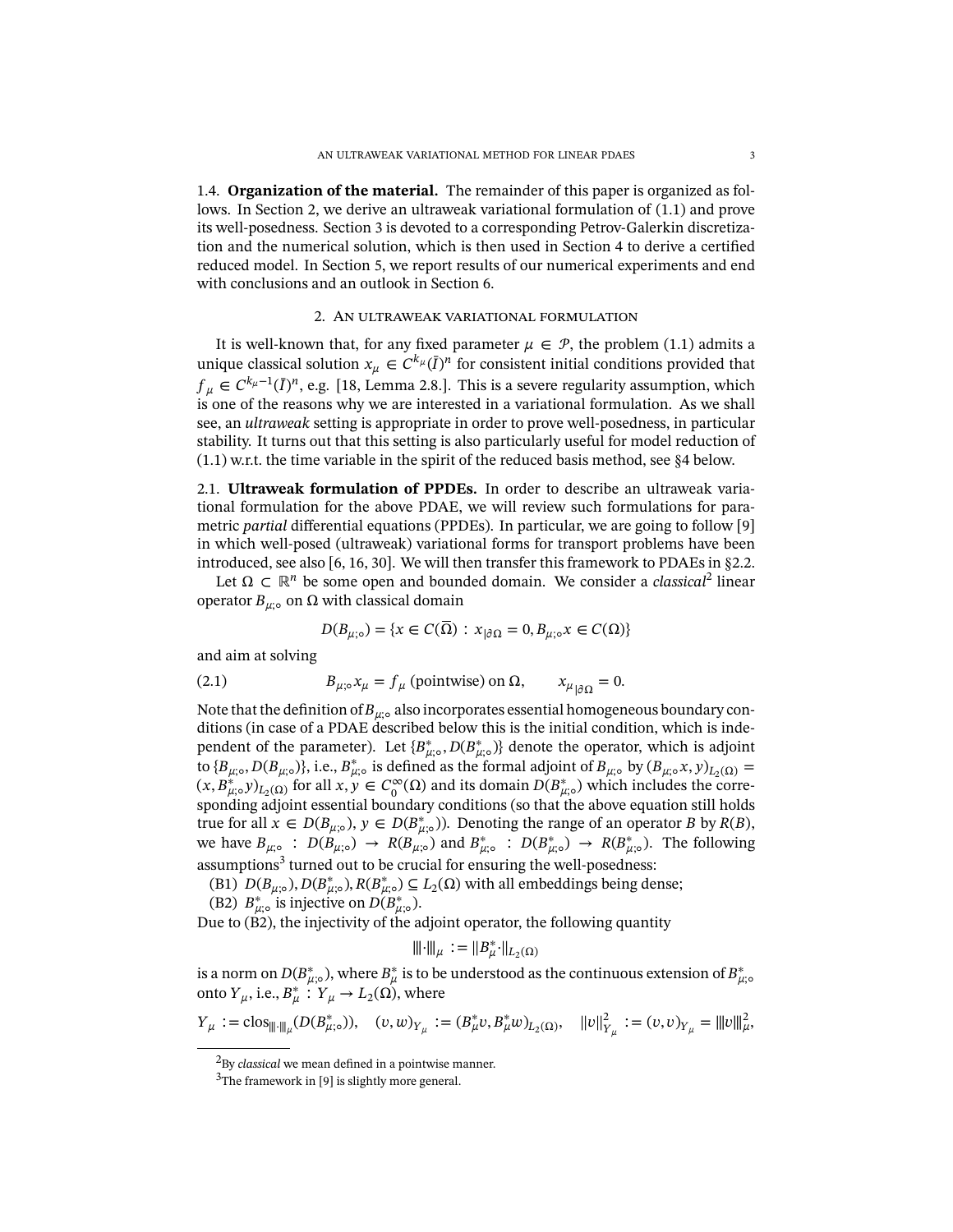is a Hilbert space. Defining the bilinear form

$$
b_{\mu}: L_2(\Omega) \times Y_{\mu} \to \mathbb{R}
$$
 by  $b_{\mu}(x, y) := (x, B_{\mu}^* y)_{L_2(\Omega)}$ ,

yields an ultraweak form of [\(2.1\)](#page-2-3): For  $f \in Y'_\mu$ <sup>[4](#page-3-1)</sup>, determine  $x_{\mu} \in L_2(\Omega)$  such that

<span id="page-3-2"></span>(2.2) 
$$
b_{\mu}(x_{\mu}, y_{\mu}) = f_{\mu}(y_{\mu}) \qquad \forall y_{\mu} \in Y_{\mu}.
$$

Well-posedness including optimal stability is now ensured:

<span id="page-3-4"></span>**Lemma 2.1.** *Problem* [\(2.2\)](#page-3-2) has a unique solution  $x_{\mu} \in L_2(\Omega)$  and is optimally stable, i.e.,  $\gamma_\mu = \beta_\mu = \beta_\mu^* = 1$ , where the continuity constant is defined as

$$
\gamma_{\mu} := \sup_{x \in L_2(\Omega)} \sup_{y_{\mu} \in Y_{\mu}} \frac{b_{\mu}(x, y_{\mu})}{\|x\|_{L_2(\Omega)} \|y_{\mu}\|_{Y_{\mu}}},
$$

*and primal resp. dual inf-sup constants read*

$$
\beta_{\mu} := \inf_{x \in L_2(\Omega)} \sup_{y_{\mu} \in Y_{\mu}} \frac{b_{\mu}(x, y_{\mu})}{\|x\|_{L_2(\Omega)} \|y_{\mu}\|_{Y_{\mu}}}, \qquad \beta_{\mu}^* := \inf_{y_{\mu} \in Y_{\mu}} \sup_{x \in L_2(\Omega)} \frac{b_{\mu}(x, y_{\mu})}{\|x\|_{L_2(\Omega)} \|y_{\mu}\|_{Y_{\mu}}}.
$$

*Proof.* See [\[9,](#page-17-12) Proposition 3.1 and Corollary 3.2].

<span id="page-3-0"></span>2.2. **An ultraweak formulation of PDAEs.** We are now going to apply the framework of [§2.1](#page-2-4) to the classical form [\(1.1\)](#page-1-1) of the PDAE. Again, w.l.o.g. we restrict ourselves to homogeneous initial conditions  $x_u(0) = 0$ , as stated in [§1.3.](#page-1-3)

It is immediate that we can generalize ultraweak formulations for scalar-valued functions in  $L_2(\Omega)$  as above to systems, i.e.,  $L_2(\Omega)^n \equiv L_2(\Omega; \mathbb{R}^n)$ . For PDAEs, we choose  $L_2(I)^n$  with the inner product  $(\cdot, \cdot)_{L_2} \equiv (\cdot, \cdot)_{L_2(I)^n}$ , whereas  $(\cdot, \cdot)$  denotes the Euclidean inner product of vectors. The linear operator  ${B_{\mu;\circ},D(B_{\mu;\circ})}$  corresponding to  $(1.1)$  reads

$$
B_{\mu;\circ} := E\frac{d}{dt} - A_{\mu}, \qquad D(B_{\mu;\circ}) := \{x \in C^{k_{\mu}}(I)^n \cap C(I)^n : x(0) = 0\}.
$$

The formal adjoint operator  $B_{\mu;\circ}^*$  is easily derived by integration by parts, i.e.,

$$
(B_{\mu; \circ} x, y)_{L_2} = (E\dot{x} - A_{\mu} x, y)_{L_2} = (\dot{x}, E^T y)_{L_2} - (x, A_{\mu}^T y)_{L_2}
$$
  
=  $(x(T), E^T y(T)) - (x(0), E^T y(0)) - (x, E^T \dot{y})_{L_2} - (x, A_{\mu}^T y)_{L_2}$   
=  $(x, -E^T \dot{y} - A_{\mu}^T y)_{L_2} =: (x, B_{\mu; \circ}^* y)_{L_2} \quad \forall x, y \in C_0^{\infty}(I)^n$ ,

which shows that

<span id="page-3-3"></span>(2.3) 
$$
B_{\mu; \circ}^{*} := -E^{T} \frac{d}{dt} - A_{\mu}^{T},
$$

$$
D(B_{\mu; \circ}^{*}) \equiv C_{E}^{1}(I)^{n} := \{ y \in C^{1}(I)^{n} \cap C(\bar{I})^{n} : y(T) \in \ker(E^{T}) \}.
$$

In fact,  $(B_{\mu;\circ}x, y)_{L_2} = (x, B_{\mu;\circ}^*y)_{L_2}$  for all  $x \in D(B_{\mu;\circ})$  and  $y \in D(B_{\mu;\circ}^*)$  since the boundary terms above still vanish thanks to  $x(0) = 0$  and  $y(T) \in \text{ker}(E^T)$ . Moreover

$$
R(B_{\mu; \circ}) = C^{k_{\mu}-1}(I)^n \cap C(\bar{I})^n, \qquad R(B_{\mu; \circ}^*) = C(\bar{I})^n.
$$

**Lemma 2.2.** *We have*  $D(B_{\mu,\circ}), D(B_{\mu,\circ}^*), R(B_{\mu,\circ}^*) \subset L_2(I)^n$  with dense embeddings.

$$
\square
$$

<span id="page-3-1"></span> ${}^4Y'_\mu$  denotes the dual space of  $Y_\mu$  w.r.t. the pivot space  $L_2(\Omega)$ .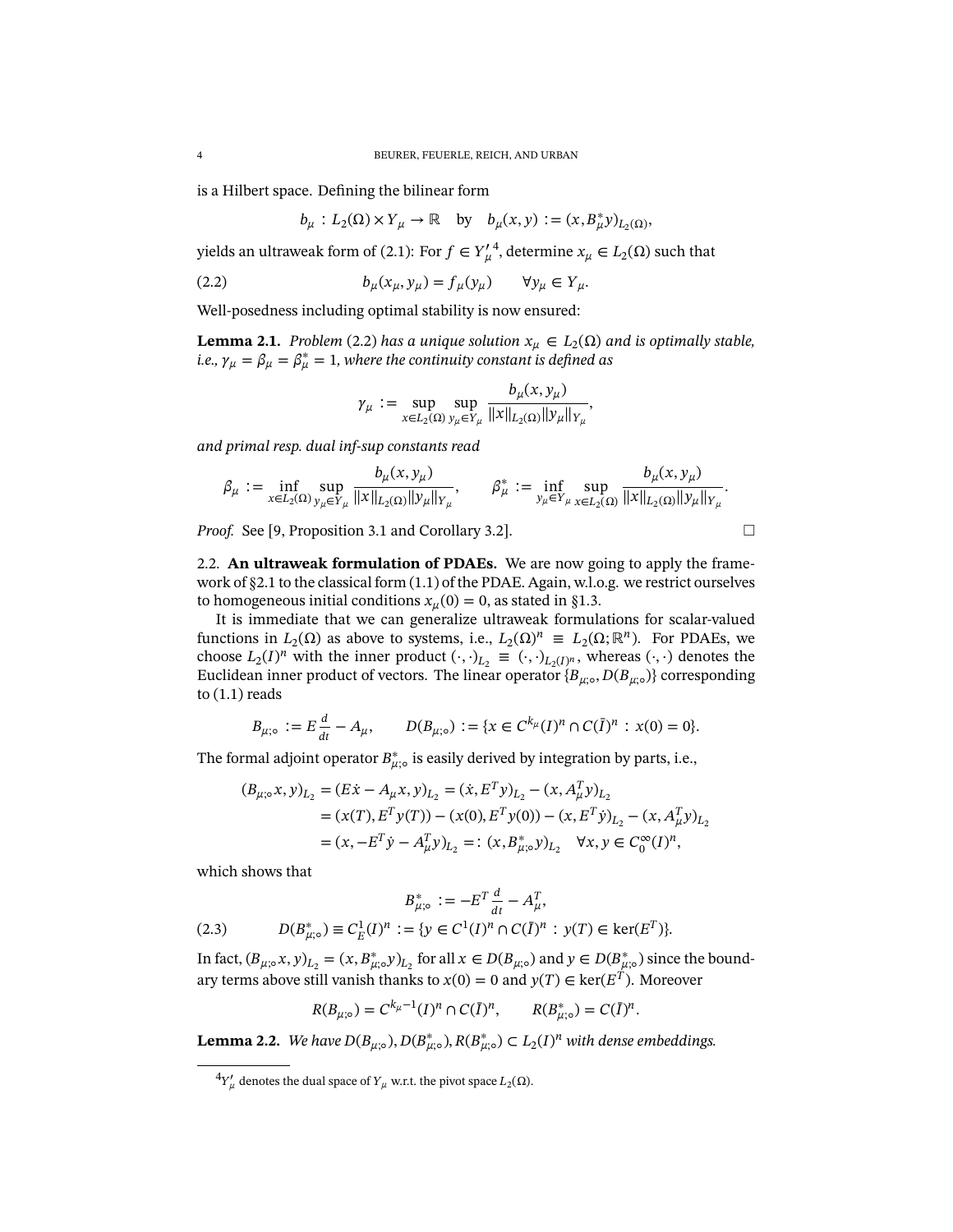*Proof.* By the definition of  $H_0^1(I)^n$  and [\[1,](#page-17-15) Cor. 7.24] (for  $H^1(I)^n$  instead of  $H^1(I)$  there, which is a trivial extension), we have

$$
C_0^{\infty}(I)^n \subset H_0^1(I)^n \subset C(\overline{I})^n, \quad \text{hence} \quad C_0^{\infty}(I)^n = C_0^{\infty}(I)^n \cap C(\overline{I})^n.
$$

With that,  $C_0^{\infty}(I)^n \subseteq D(B_{\mu,\circ}), D(B_{\mu,\circ}^*)$ ,  $R(B_{\circ}^*) \subset L_2(I)^n$  is easy to see. Since  $C_0^{\infty}(I)^n$  is dense in  $L_2(I)^n$ , its supersets  $D(B_{\mu;\circ}^{\bullet}), D(B_{\mu;\circ}^{\ast}), R(B_{\mu;\circ}^{\ast})$  are also dense in  $L_2(I)^n$ .

The above lemma ensures assumption (B1). Next, we consider (B2).

**Lemma 2.3.** *The adjoint operator*  ${B_{\mu,\circ}^*}, D(B_{\mu,\circ}^*)$  *is injective, i.e., for*  $y_\mu, z_\mu \in D(B_{\mu,\circ}^*)$ with  $B_{\mu;\circ}^* y_\mu = B_{\mu;\circ}^* z_\mu$  we have  $y_\mu = z_\mu$ .

*Proof.* Setting  $d_{\mu} := y_{\mu} - z_{\mu}$ , we get  $B_{\mu}^{*}$ ,  $d_{\mu} = 0$  and

$$
-E^{T}d_{\mu}(t) - A_{\mu}^{T}d_{\mu}(t) = 0, \quad \forall t \in I, \qquad d_{\mu}(T) = y_{\mu}(T) - z_{\mu}(T) \in \ker(E^{T}).
$$

Due to regularity of { $E, -A_\mu$ } (and thus also of { $-E^T, -A_\mu^T$ }), there are regular matrices  $P_{\mu}, Q_{\mu} \in \mathbb{C}^{n \times n}$ , which allow us to transform the problem into Weierstrass-Kronecker normal form, [\[14,](#page-17-1) [18\]](#page-18-0), i.e.,

$$
P_{\mu}E^{T}Q_{\mu} = \begin{pmatrix} Id_{m} & 0 \\ 0 & N_{\mu} \end{pmatrix}, \quad P_{\mu}A_{\mu}^{T}Q_{\mu} = \begin{pmatrix} R_{\mu} & 0 \\ 0 & Id_{n-m} \end{pmatrix}, \quad Q_{\mu}^{-1}d_{\mu}(t) = \begin{pmatrix} u_{\mu}(t) \\ v_{\mu}(t) \end{pmatrix},
$$

where  $Id_n \in \mathbb{R}^{n \times n}$  is the identity and  $N_{\mu}$  is a nilpotent matrix with nilpotency index  $k_{\mu}$ . This yields the equivalent representation

<span id="page-4-0"></span>(2.4a) 
$$
\dot{u}_{\mu}(t) + R_{\mu}u_{\mu}(t) = 0, \qquad \forall t \in I,
$$

(2.4b) 
$$
N_{\mu}\dot{v}_{\mu}(t) + v_{\mu}(t) = 0, \qquad \forall t \in I,
$$

<span id="page-4-1"></span>(2.4c) 
$$
Q_{\mu}\begin{pmatrix} u_{\mu}(T) \\ v_{\mu}(T) \end{pmatrix} \in \text{ker}(E^{T}).
$$

The ODE [\(2.4a\)](#page-4-0) has the general solution  $u_{\mu}(t) = u_{\mu}(T) e^{-R_{\mu}(T-t)}$ . By [\(2.4c\)](#page-4-1) we get

$$
E^T Q_\mu \begin{pmatrix} u_\mu(T) \\ v_\mu(T) \end{pmatrix} = 0 = P_\mu E^T Q_\mu \begin{pmatrix} u_\mu(T) \\ v_\mu(T) \end{pmatrix} = \begin{pmatrix} Id_m & 0 \\ 0 & N_\mu \end{pmatrix} \begin{pmatrix} u_\mu(T) \\ v_\mu(T) \end{pmatrix} = \begin{pmatrix} u_\mu(T) \\ N_\mu v_\mu(T) \end{pmatrix},
$$

so that  $u_{\mu}(T) = 0$  and hence  $u_{\mu}(t) = u_{\mu}(T) e^{-R_{\mu}(T-t)} = 0$  for all  $t \in I$ .

The initial value problem  $N_{\mu}v_{\mu}(t) + v_{\mu}(t) = q_{\mu}(t)$ ,  $t \in I$ ,  $v_{\mu}(T) = v_{\mu,T}$  with some  $q_{\mu} \in C^{k_{\mu}-1}(\bar{I})^{n-m}$  has the unique solution  $v_{\mu}(t) = \sum_{i=0}^{k_{\mu}-1} (-1)^{i} N_{\mu}^{i} q_{\mu}^{(i)}$ , if the initial value  $v_{\mu,T}$  is consistent, see e.g. [\[5\]](#page-17-0). We apply this for  $q_{\mu} \equiv 0 \in C^{k_{\mu}-1}(\bar{I})^{n-m}$ . Then, by the solution formula, we get  $v_{\mu} \equiv 0$ , since the initial value in [\(2.4c\)](#page-4-1) is by definition trivially consistent. This yields  $d_{\mu} \equiv 0$ , i.e.,  $y_{\mu} = z_{\mu}$ .

Hence, we set  $\|\|\cdot\|\|_{\mu} := \|B_{\mu}^*\cdot\|_{L_2}$  and choose trial and test spaces as

(2.5) 
$$
X := L_2(I)^n
$$
,  $Y_\mu := \text{clos}_{\|\|\cdot\|_\mu} (C_E^1(I)^n)$ ,  $b_\mu(x, y) := (x, B_\mu^* y)_{L_2}$ ,

see [\(2.3\)](#page-3-3) and obtain the following result.

**Lemma 2.4.** *Under the above assumptions, we have for all*  $\mu \in \mathcal{P}$  *that*  $Y_{\mu} \equiv Y$ *, where* 

$$
Y := H_E^1(I)^n := \{ v \in H^1(I)^n : v(T) \in \ker(E^T) \}.
$$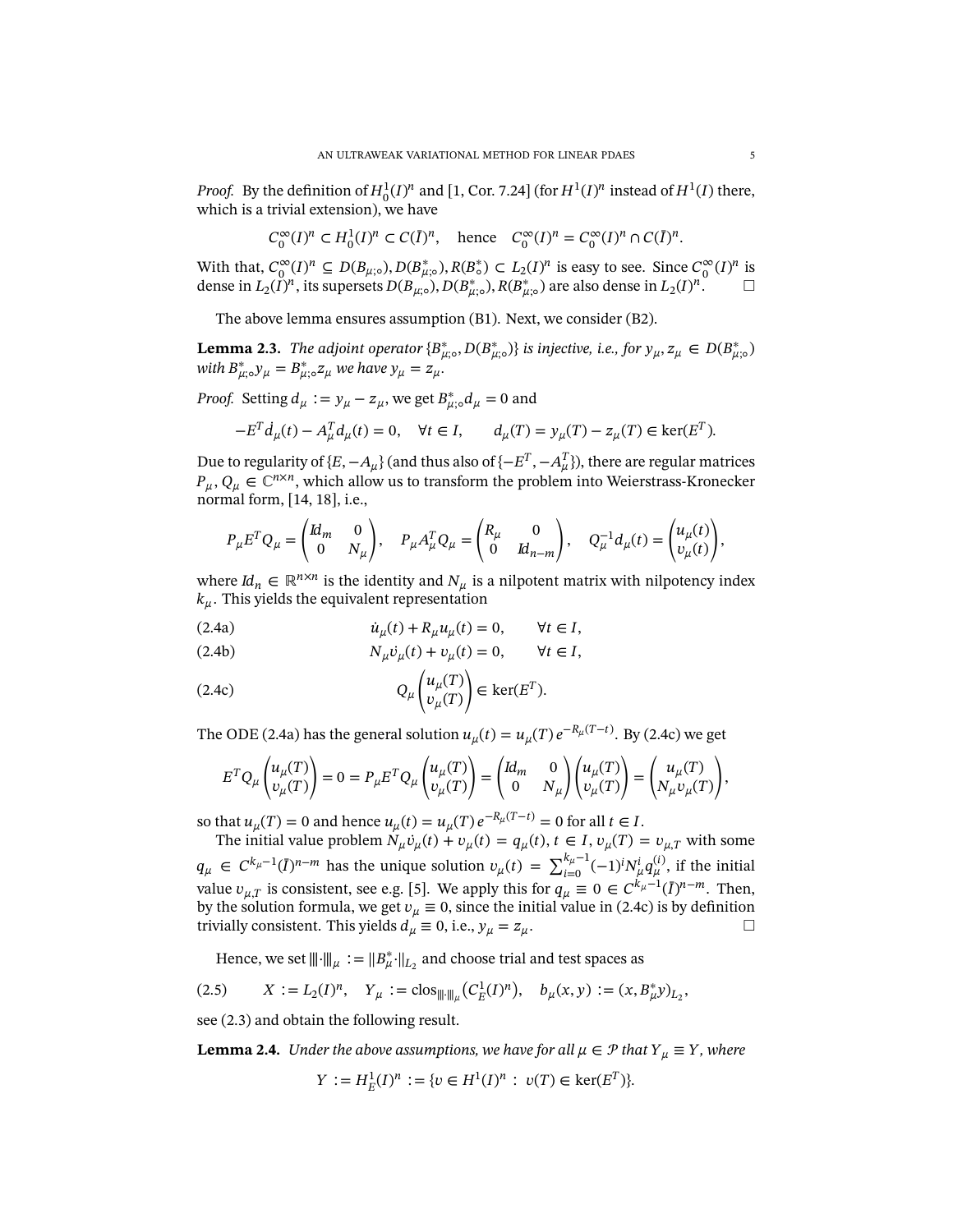*Proof.* Clearly  $C_E^1(I)^n \subset H_E^1(I)^n$ , so that  $Y_\mu \subseteq Y$  for all  $\mu \in \mathcal{P}$ . Now, let  $y \in$  $Y = H_E^1(I)^n$ , then, by density, there is a sequence  $(y_\ell)_{\ell \in \mathbb{N}} \subset C_E^1(I)^n$  such that  $||y_\ell - y||_{H^1(I)^n}$  → 0 as  $\ell \to 0$ . Since  $\mathcal P$  is compact, we have that

$$
|||y_{\ell} - y|||_{\mu} = ||E^T(\dot{y}_{\ell} - \dot{y}) + A_{\mu}^T(y_{\ell} - y)||_{L_2} \le \max\{||E||, ||A_{\mu}||\}||y_{\ell} - y||_{H^1(I)^n} \to 0
$$
  
as  $\ell \to \infty$ . Hence,  $y \in \text{clos}_{||\cdot||_{\mu}}(C_E^1(I)^n) = Y_{\mu}$ , i.e.  $Y \subseteq Y_{\mu}$ .

The latter result must be properly interpreted. It says that  $Y_{\mu}$  and  $Y$  coincide as sets. However, the norm  $\|\cdot\|_{\mu}$  (and thus the topology) still depends on the parameter. The same holds true for the dual space  $Y'$  of  $Y$  induced by the  $L_2$ -inner product and normed by

$$
\|f\|_{\mu}' := \sup_{y \in Y} \frac{(f, y)_{L_2}}{\|y\|_{\mu}}.
$$

In particular, we have a generalized Cauchy-Schwarz inequality  $(f, y)_{L_2} \leq ||f||'_{\mu} ||y||_{\mu}$ .

<span id="page-5-1"></span>**Lemma 2.5.** Let  $f_{\mu} \in Y'$ . Then, there exists a unique weak solution  $x_{\mu} \in X$  of

<span id="page-5-0"></span>(2.6) 
$$
b_{\mu}(x_{\mu}, y) = f_{\mu}(y), \quad \forall y \in Y.
$$

*If* [\(1.1\)](#page-1-1) admits a classical solution, then it coincides with  $x_\mu$ . Moreover,  $\gamma_\mu = \beta_\mu = \beta^*_\mu = 1$ *for the constants defined in Lemma [2.1.](#page-3-4)* 

*Proof.* The existence of a unique solution  $x_{\mu} \in X$  (as well as  $\gamma_{\mu} = \beta_{\mu} = \beta_{\mu}^* = 1$ ) is an immediate consequence of Lemma [2.1.](#page-3-4) It only remains to show that  $x_{\mu}$  satisfying [\(2.6\)](#page-5-0) is a weak solution of [\(1.1\)](#page-1-1). To this end, let  $\tilde{f}_\mu \in C(I)^n$  be given such that there exists a classical solution  $\tilde{x}_{\mu} \in C^1(\bar{I})^n$  with  $B_{\mu;\circ} \tilde{x}_{\mu}(t) = \tilde{f}_{\mu}(t), \forall t \in I$  and  $\tilde{x}_{\mu}(0) =$ 0. Then, define  $f_{\mu} \in Y'$  by  $f_{\mu}(y) := (\tilde{f}_{\mu}, y)_{L_2}$ . We need to show that the classical solution  $\tilde{x}_{\mu}$  of [\(1.1\)](#page-1-1) is also the unique solution of [\(2.6\)](#page-5-0). First, for  $y \in C_E^1(I)^n$ , integration by parts yields  $b_{\mu}(\tilde{x}_{\mu}, y) - f_{\mu}(y) = (\tilde{x}_{\mu}, B_{\mu}^{*}y)_{L_2} - f_{\mu}(y) = (B_{\mu,0}\tilde{x}_{\mu} - \tilde{f}_{\mu}, y)_{L_2} = 0.$ Second, let  $y \in Y \setminus C_E^1(I)^n$ , then there is  $(\tilde{y}_\ell)_{\ell \in \mathbb{N}} \subset C_E^1(I)^n$  converging to y in Y, i.e.,  $\lim_{\ell \to \infty} ||y - \tilde{y}_\ell|||_{\mu} = 0$ . Then, by the generalized Cauchy-Schwarz inequality

$$
|b_{\mu}(\tilde{x}_{\mu}, y) - f_{\mu}(y)| = |b_{\mu}(\tilde{x}_{\mu}, y) - f_{\mu}(y) - b_{\mu}(\tilde{x}_{\mu}, \tilde{y}_{\ell}) + f_{\mu}(\tilde{y}_{\ell})|
$$
  
\n
$$
= |(\tilde{x}_{\mu}, B_{\mu}^{*}(y - \tilde{y}_{\ell}))_{L_{2}} - f_{\mu}(y - \tilde{y}_{\ell})|
$$
  
\n
$$
\leq ||\tilde{x}_{\mu}||_{L_{2}} ||B_{\mu}^{*}(y - \tilde{y}_{\ell})||_{L_{2}} + |||f_{\mu}||_{\mu}' |||y - \tilde{y}_{\ell}||_{\mu}
$$
  
\n
$$
= (||\tilde{x}_{\mu}||_{L_{2}} + |||f_{\mu}||_{\mu}') |||y - \tilde{y}_{\ell}||_{\mu} \to 0 \quad \text{as } \ell \to \infty,
$$

so that [\(2.6\)](#page-5-0) holds for  $\tilde{x}_{\mu}$ .

For the ultraweak PDAE [\(2.6\)](#page-5-0), we need a right-hand side  $f_{\mu} \in Y'$ . However, typically, the right-hand side is given within context of [\(1.1\)](#page-1-1) as a function of time, i.e.,  $g_{\mu}: I \to \mathbb{R}^n$ . Then, we simply define  $f_{\mu} \in Y'$  by

<span id="page-5-2"></span>(2.7) 
$$
f_{\mu}(y) := (g_{\mu}, y)_{L_2} = \int_{I} (g_{\mu}(t), y(t)) dt, \quad y \in Y.
$$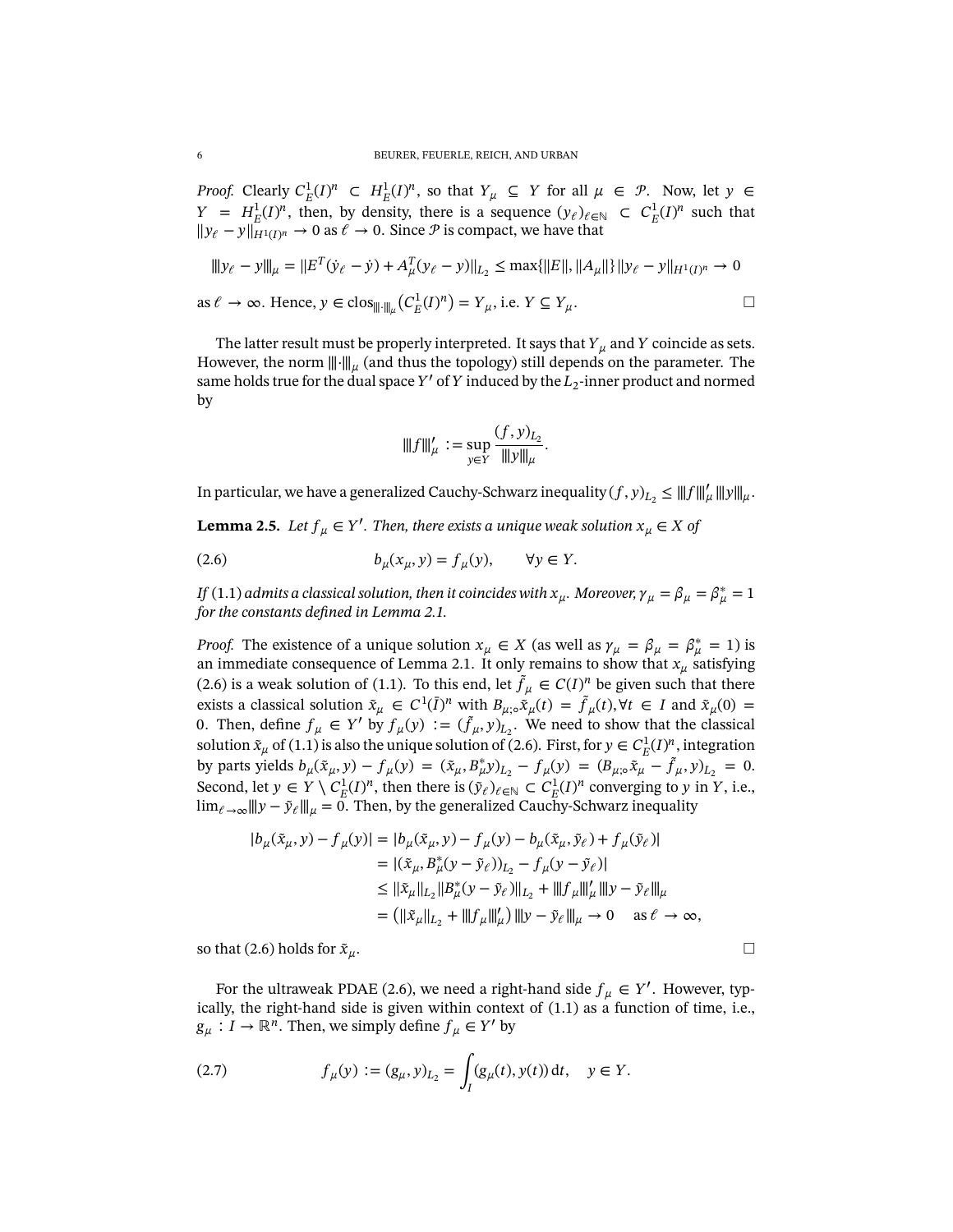#### 3. Petrov-Galerkin discretization

<span id="page-6-0"></span>The next step towards a numerical method for solving an ultraweak operator equation is to introduce finite-dimensional trial and test spaces yielding a Petrov-Galerkin discretization. In this section, we shall first review Petrov-Galerkin methods in general terms and then detail the specification for PDAEs.

<span id="page-6-4"></span>3.1. **Petrov-Galerkin method.** In order to determine a numerical approximation, we are going to construct an appropriate finite-dimensional trial space  $\bar{X^{\mathcal{N}}_{\mu}} \subset X = L_2(I)^n$ and a parameter-independent test space  $Y^{\mathcal{N}} \subset Y$  of finite (but possibly large) dimension  $\mathcal{N} \in \mathbb{N}$ . Then, we are seeking  $x_{\mu}^{\mathcal{N}} \in X_{\mu}^{\mathcal{N}}$  such that

<span id="page-6-1"></span>(3.1) 
$$
b_{\mu}(x_{\mu}^{\mathcal{N}}, y^{\mathcal{N}}) = f_{\mu}(y^{\mathcal{N}}), \qquad \forall y^{\mathcal{N}} \in Y^{\mathcal{N}},
$$

which leads to solving a linear system of equations  $\bm{B}_{\mu}^{\mathcal{N}}\bm{x}_{\mu}^{\mathcal{N}}=\bm{f}_{\mu}^{\mathcal{N}}$  in  $\mathbb{R}^{\mathcal{N}}.$ 

- <span id="page-6-2"></span>*Remark* 3.1. (a) If one would choose a discretization with  $\dim(Y^{\mathcal{N}}) > \dim(X^{\mathcal{N}}_{\mu})$ , one would need to solve a least squares problem  $\| \bm{B}_\mu^\mathcal{N} \bm{x}_\mu^\mathcal{N} - \bm{f}_\mu^\mathcal{N} \|^2 \to \text{min.}$
- (b) If one defines the trial space according to  $X_{\mu}^{\mathcal{N}} := B_{\mu}^* Y^{\mathcal{N}}$ , then it is easily seen that the discrete problem [\(3.1\)](#page-6-1) is well-posed and optimally conditioned, [\[6\]](#page-17-13), i.e.,

$$
\gamma_{\mu}^{\mathcal{N}} := \sup_{x \in X_{\mu}^{\mathcal{N}}} \sup_{y \in Y^{\mathcal{N}}} \frac{b_{\mu}(x, y)}{\|x\|_{L_2} \|y\|_{\mu}} = 1,
$$
  

$$
\beta_{\mu}^{\mathcal{N}} := \inf_{x \in X_{\mu}^{\mathcal{N}}} \sup_{y \in Y^{\mathcal{N}}} \frac{b_{\mu}(x, y)}{\|x\|_{L_2} \|y\|_{\mu}} = 1, \qquad \beta_{\mu}^{*, \mathcal{N}} := \inf_{y \in Y^{\mathcal{N}}} \sup_{x \in X_{\mu}^{\mathcal{N}}} \frac{b_{\mu}(x, y)}{\|x\|_{L_2} \|y\|_{\mu}} = 1.
$$

(c) The Xu-Zikatanov lemma ([\[31\]](#page-18-7)) ensures that the Petrov-Galerkin error is comparable with the error of the best approximation, namely

(3.2) 
$$
||x_{\mu} - x_{\mu}^{\mathcal{N}}||_{L_2} \leq \frac{\gamma_{\mu}}{\beta_{\mu}^{\mathcal{N}}} \inf_{v^{\mathcal{N}} \in X_{\mu}^{\mathcal{N}}} ||x_{\mu} - v^{\mathcal{N}}||_{L_2},
$$

so that the Petrov-Galerkin approximation is the best approximation (i.e., an *iden*tity) for  $\gamma_{\mu} = \beta_{\mu}^{\mathcal{N}} = 1$ .

The Petrov-Galerkin framework induces a residual-based error estimation in a straightforward manner. To describe it, let us recall that the *residual* is defined for some  $\tilde{x} \in L_2(I)^n$  as

$$
r(\tilde{x}) \in Y', \qquad r(\tilde{x})[y] := f_{\mu}(y) - b_{\mu}(\tilde{x}, y), \quad y \in Y.
$$

Then, it is a standard estimate that

<span id="page-6-3"></span>
$$
(3.3) \t||x_{\mu} - x_{\mu}^{\mathcal{N}}||_{L_{2}} \le \frac{1}{\beta_{\mu}} \sup_{y \in Y} \frac{b_{\mu}(x_{\mu} - x_{\mu}^{\mathcal{N}}, y)}{\|y\|_{\mu}} = \frac{1}{\beta_{\mu}} \|r(x_{\mu}^{\mathcal{N}})\|_{\mu}^{\prime} =: \Delta_{\mu}^{\mathcal{N}}
$$

and  $\Delta_{\mu}^{\mathcal{N}}$  is a residual-based error estimator. Note that for  $\beta_{\mu} = 1$  we have a errorresidual identity  $||x_{\mu} - x_{\mu}^{\mathcal{N}}||_{L_2} = |||r(x_{\mu}^{\mathcal{N}})||||'_{\mu} = \Delta_{\mu}^{\mathcal{N}}.$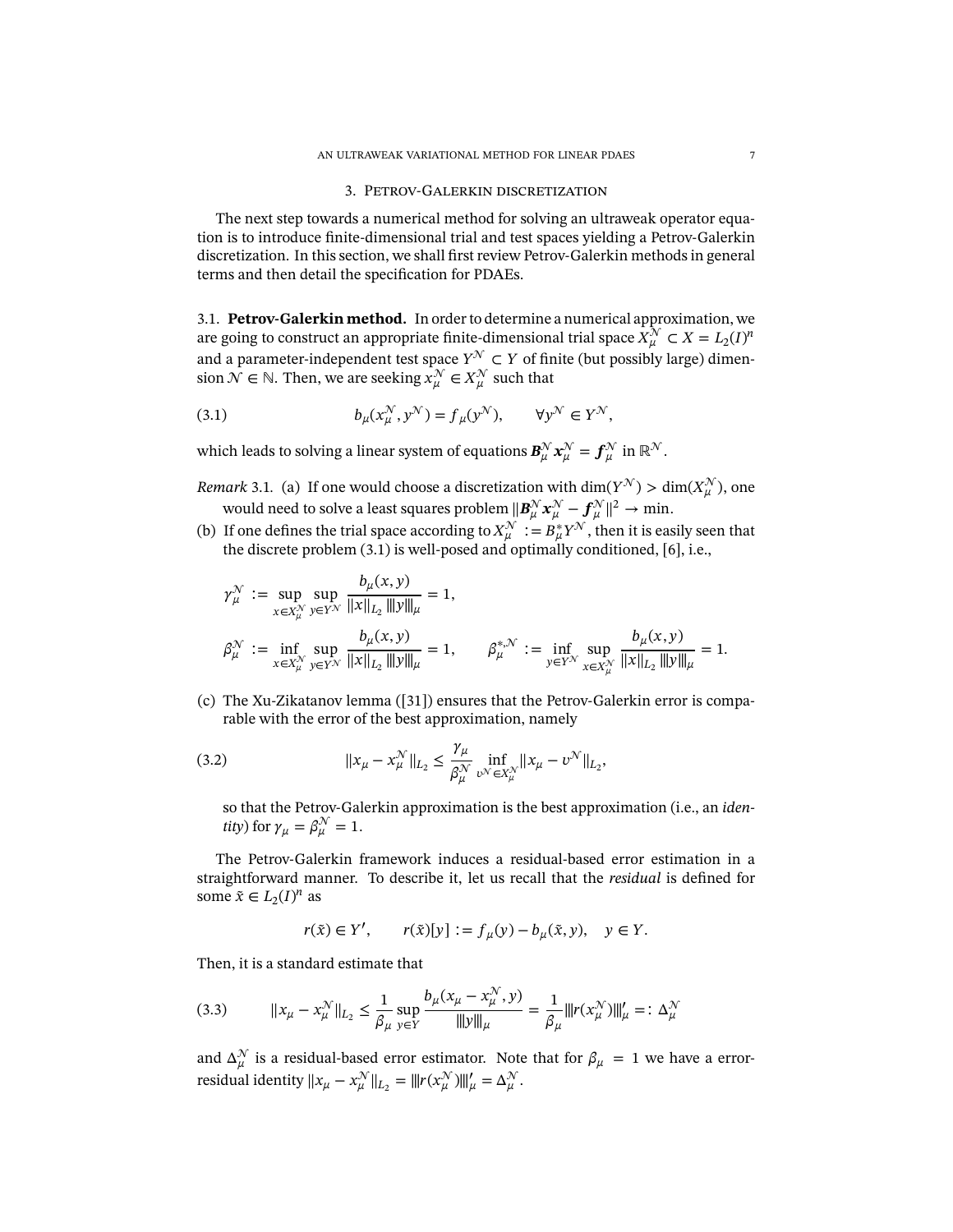<span id="page-7-0"></span>

FIGURE 1. Piecewise linear temporal discretization (hat functions).

<span id="page-7-2"></span>3.2. **PDAE Petrov-Galerkin Discretization.** We are now going to specify the above general framework to PDAEs. This means that we need to introduce a suitable discretization in time. We fix a constant time step size  $\Delta t := T/K$  (i.e.,  $K \in \mathbb{N}$  is the number of time intervals) and choose for simplicity equidistant nodes  $t_k := k\Delta t$ ,  $k =$ 0, ..., *K* in *I*. Denote by  $\sigma_k$ ,  $k = 0, ..., K$  piecewise linear splines corresponding to the nodes  $t_{k-1}$ ,  $t_k$  and  $t_{k+1}$ , see Figure [1.](#page-7-0) For  $k \in \{0, K\}$ , the hat functions are restricted to the interval  $\bar{I}$ . For realizing a discretization of higher order, one could simply use splines of higher degree.

As in [\[6\]](#page-17-13), we start by defining the test space and then construct inf-sup optimal trial spaces. To this end, let  $d := \dim(\ker E^T)$  and assume that we have a basis  $\{v_1, \dots, v_d\}$ of ker  $E^T$  at hand<sup>[5](#page-7-1)</sup> and form a matrix  $V := (v_1, ..., v_d) \in \mathbb{R}^{n \times d}$  by arranging the vectors as columns of V. Then, we construct  $Y^{\mathcal{N}} \subset Y = H_E^{\mathcal{I}}(I)^n$  independent of the parameter and choose the trial space as  $X^{\mathcal{N}}_{\mu} := B^*_{\mu} Y^{\mathcal{N}}$ , which will then guarantee that  $\beta^{\mathcal{N}}_{\mu} = 1$ . We suggest a piecewise linear discretization by

$$
Y^{\mathcal{N}} := \text{span}\{e_i \sigma_k : k = 0, ..., K - 1, i = 1, ..., n\} \oplus \text{span}\{v_i \sigma_K : i = 1, ..., d\} \subset Y,
$$

where  $e_i \in \mathbb{R}^n$  denotes *i*-th canonical vector. Then, we set

$$
X_{\mu}^{\mathcal{N}} := B_{\mu}^{*} Y^{\mathcal{N}} = \text{span}\{-E^{T} e_{i} \dot{\sigma}_{k} - A_{\mu}^{T} e_{i} \sigma_{k} : k = 0, ..., K - 1, i = 1, ..., n\}
$$
  

$$
\oplus \text{span}\{-E^{T} v_{i} \dot{\sigma}_{K} - A_{\mu}^{T} v_{i} \sigma_{K} : i = 1, ..., d\} \subset X = L_{2}(I)^{n},
$$

with dimensions  $\mathcal{N} := \dim(X^{\mathcal{N}}) = \dim(Y^{\mathcal{N}}) = nK + d$ . Then, Lemma [2.5](#page-5-1) and Remark [3.1](#page-6-2) ensure  $\beta_{\mu}^{\mathcal{N}} = \beta_{\mu} = \gamma_{\mu} = 1$  and thus

<span id="page-7-3"></span>(3.4) 
$$
||x_{\mu} - x_{\mu}^{\mathcal{N}}||_{L_2} = \inf_{v^{\mathcal{N}} \in X_{\mu}^{\mathcal{N}}} ||x_{\mu} - v^{\mathcal{N}}||_{L_2} = ||r(x_{\mu}^{\mathcal{N}})||_{\mu}^{\prime} = \Delta_{\mu}^{\mathcal{N}}.
$$

3.2.1. *The linear system*. To construct the discrete linear system  $B_{\mu}^{\mathcal{N}} x_{\mu}^{\mathcal{N}} = f_{\mu}^{\mathcal{N}}$  we need bases  $\{\xi_1(\mu),...,\xi_\mathcal{N}(\mu)\}$  of  $X^\mathcal{N}_\mu$  and  $\{\psi_1,...,\psi_\mathcal{N}\}$  of  $Y^\mathcal{N}$ . The stiffness matrix  $\bm{B}^\mathcal{N}_\mu \in$  $\mathbb{R}^{\mathcal{N}\times\mathcal{N}}$  can be computed by  $[\mathbf{B}_{\mu}^{\mathcal{N}}]_{j,i} := b_{\mu}(\xi_i(\mu), \psi_j) = (\xi_i(\mu), B_{\mu}^*\psi_j)_{L_2}$ . We recall that  $X^{\mathcal{N}}_{\mu} = B^*_{\mu} Y^{\mathcal{N}}$ , which implies that  $\xi_i(\mu) = B^*_{\mu} \psi_i$ , so that  $[B^{\mathcal{N}}_{\mu}]_{j,i} = (B^*_{\mu} \psi_i, B^*_{\mu} \psi_j)_{L_2}$  and  $\boldsymbol{B}_{\mu }^{\mathcal{N}}$  is in fact symmetric positive definite.

The right-hand side  $\bm{f}_{\mu}^{\mathcal{N}}\in\mathbb{R}^{\mathcal{N}}$  reads  $[\bm{f}_{\mu}^{\mathcal{N}}]_j:=f_{\mu}(\psi_j).$  The discrete solution then reads  $x_{\mu}^{\mathcal{N}} := \sum_{i=1}^{\mathcal{N}} [x_{\mu}^{\mathcal{N}}]_i \xi_i(\mu).$ 

<span id="page-7-1"></span> $^5$ This is in fact the reason why we restricted ourselves to parameter-independent matrices  $E$  instead of  $E_\mu$ . We would then need to have a parameter-dependent basis for ker  $E_\mu^T$ , which is of course possible, but causes a quite heavy notation.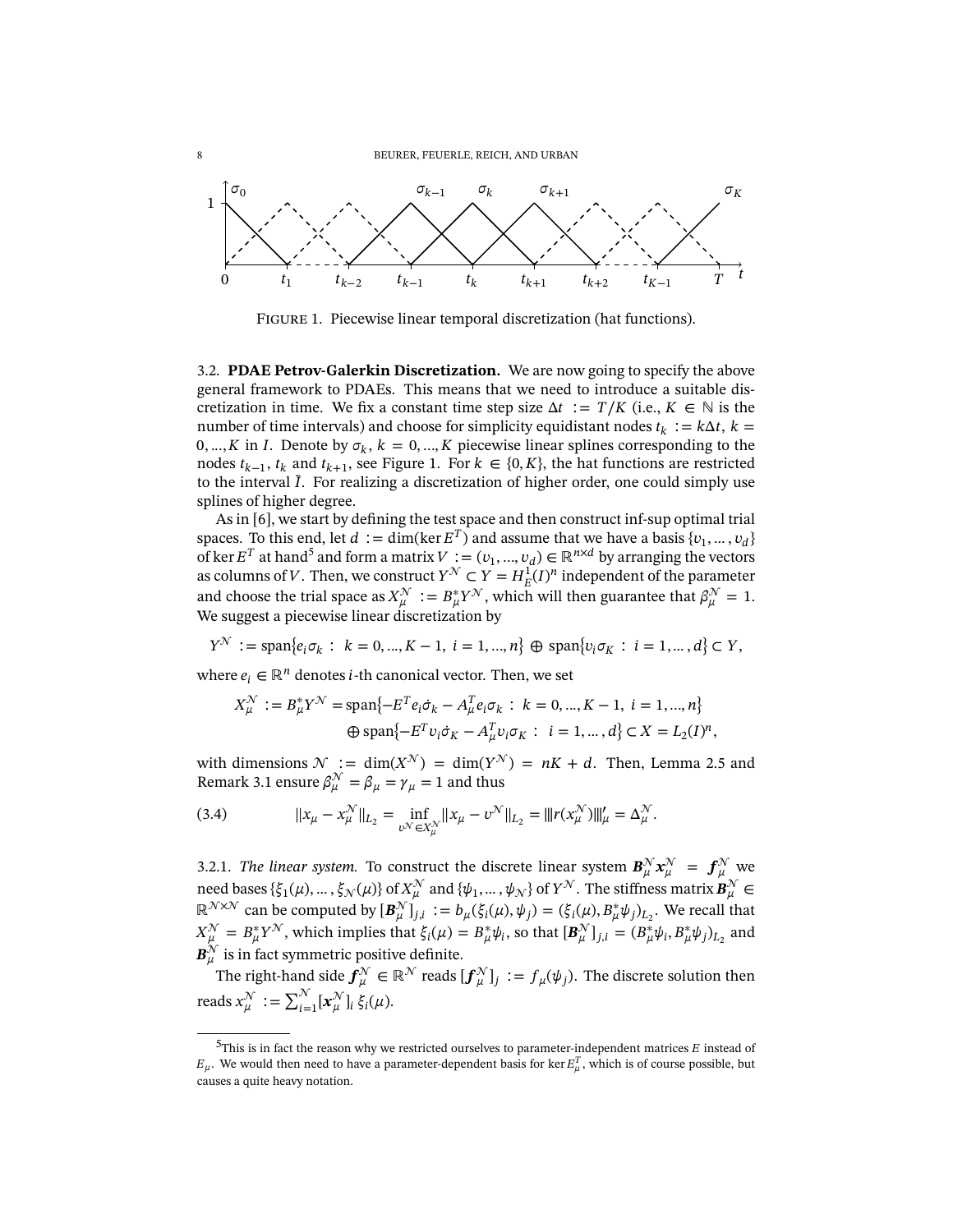Recalling the finite element functions  $\sigma_k$  in Figure [1,](#page-7-0) we define the inner product matrices for  $k, \ell = 0, ..., K$  by

 $[\mathbf{K}_{\Delta t}]_{k,\ell} := (\dot{\sigma}_k, \dot{\sigma}_\ell)_{L_2(I)}, \qquad [\mathbf{L}_{\Delta t}]_{k,\ell} := (\sigma_k, \sigma_\ell)_{L_2(I)}, \qquad [\mathbf{O}_{\Delta t}]_{k,\ell} := (\dot{\sigma}_k, \sigma_\ell)_{L_2(I)},$ and subdivide the matrices  $\Pi_{\Delta t}\in\mathbb{R}^{(K+1)\times(K+1)}$  for  $\Pi_{\Delta t}\in\{K_{\Delta t},L_{\Delta t},O_{\Delta t}\}$  according to

$$
\Pi_{\Delta t} = \begin{pmatrix} \Pi_{\Delta t}^{1,1} & \Pi_{\Delta t}^{1,2} \\ \Pi_{\Delta t}^{2,1} & \Pi_{\Delta t}^{2,2} \end{pmatrix}, \quad \Pi_{\Delta t}^{1,1} \in \mathbb{R}^{K \times K}, \quad \Pi_{\Delta t}^{1,2} \in \mathbb{R}^{K \times 1}
$$
\n
$$
\Pi_{\Delta t}^{2,1} = \Pi_{\Delta t}^{2,2} \in \mathbb{R}.
$$

Then, the stiffness matrix also has block structure

$$
\boldsymbol{B}_{\mu}^{\mathcal{N}} = \begin{pmatrix} \boldsymbol{B}_{\mu}^{1,1} & \boldsymbol{B}_{\mu}^{1,2} \\ \boldsymbol{B}_{\mu}^{2,1} & \boldsymbol{B}_{\mu}^{2,2} \end{pmatrix} \in \mathbb{R}^{\mathcal{N} \times \mathcal{N}}
$$

in form of Kronecker products of matrices, i.e. (with  $V = (v_1, ..., v_d) \in \mathbb{R}^{n \times d}$  as above),

$$
\begin{split} &\mathbf{B}_{\mu}^{1,1}=\mathbf{K}_{\Delta t}^{1,1}\otimes EE^{T}+\mathbf{O}_{\Delta t}^{1,1}\otimes EA_{\mu}^{T}+(\mathbf{O}_{\Delta t}^{1,1})^{T}\otimes A_{\mu}E^{T}+\mathbf{L}_{\Delta t}^{1,1}\otimes A_{\mu}A_{\mu}^{T}\in\mathbb{R}^{nK\times nK},\\ &\mathbf{B}_{\mu}^{1,2}=\mathbf{O}_{\Delta t}^{1,2}\otimes EA_{\mu}^{T}V+\mathbf{L}_{\Delta t}^{1,2}\otimes A_{\mu}A_{\mu}^{T}V\in\mathbb{R}^{nK\times d},\\ &\mathbf{B}_{\mu}^{2,1}=(\mathbf{O}_{\Delta t}^{1,2})^{T}\otimes V^{T}A_{\mu}E^{T}+\mathbf{L}_{\Delta t}^{2,1}\otimes V^{T}A_{\mu}A_{\mu}^{T}\in\mathbb{R}^{d\times nK},\\ &\mathbf{B}_{\mu}^{2,2}=\mathbf{L}_{\Delta t}^{2,2}\otimes V^{T}A_{\mu}A_{\mu}^{T}V\in\mathbb{R}^{d\times d}.\end{split}
$$

For the right-hand side, given some function  $f_{\mu}: \bar{I} \to \mathbb{R}^n$ , we obtain a discretization  $f_{\mu}^{\mathcal{N}} \in \mathbb{R}^{\mathcal{N}}$  in the sense of [\(2.7\)](#page-5-2) by  $[f_{\mu}^{\mathcal{N}}]_j = \sum_{k=0}^{K} (f_{\mu}(t_k) \sigma_k, \psi_j)_{L_2}, j = 1, ..., \mathcal{N}$ . This means that we discretize  $f_{\mu}$  in time by means of piecewise linears. Collecting the sample values of  $f_{\mu}$  in one vector, i.e.,  $\boldsymbol{f}_{\mu,\Delta t} := (f_{\mu}(t_0),...,f_{\mu}(t_K))^T \in \mathbb{R}^{n(K+1)}$  we get that

$$
\boldsymbol{f}_{\mu}^{\mathcal{N}} = \boldsymbol{F}_{\Delta t}^T \boldsymbol{f}_{\mu, \Delta t} \quad \text{where} \quad \boldsymbol{F}_{\Delta t} := \begin{pmatrix} Id_n \otimes \boldsymbol{L}_{\Delta t}^{1,1} & V \otimes \boldsymbol{L}_{\Delta t}^{1,2} \\ Id_n \otimes \boldsymbol{L}_{\Delta t}^{2,1} & V \otimes \boldsymbol{L}_{\Delta t}^{2,2} \end{pmatrix} \in \mathbb{R}^{n(K+1)\times \mathcal{N}}
$$

and  $Id_n \in \mathbb{R}^{n \times n}$  again denoting the *n*-dimensional identity matrix.

As already noted above, of course, one could use different discretizations (e.g. higher order or different discretizations for  $f_{\mu}$  and the test functions) and we choose the described one just for simplicity.

The efficient numerical solution of this linear system requires a solver that takes the specific structure into account. For similar systems arising from space-time (ultraweak) variational formulations of heat, transport and wave equations, such specific efficient solvers have been introduced in  $[15, 16]$  $[15, 16]$ . The structure of the system above is different and we will consider the development of efficient solvers in future research, see Section [6.](#page-16-0)

<span id="page-8-1"></span>3.2.2. *Special case: Linear DAEs.* We are going to specify the above general setting to the special case of fully linear DAEs, namely

<span id="page-8-0"></span>(3.5) 
$$
E\dot{x}(t) - Ax(t) = Bu(t) + g_{\mu_2}(t), \quad t \in I, \qquad x(0) = 0,
$$

in which the right-hand side is given in terms of a matrix  $B \in \mathbb{R}^{n \times m}$ , a control  $u : \overline{I} \to$ ℝ<sup>*m*</sup>, *m* denoting some input dimension and a function  $g_{\mu_2}$ :  $\bar{I}$  → ℝ<sup>*n*</sup>, which arises from the reduction to homogeneous initial conditions, see [§1.3.](#page-1-3) The initial condition

,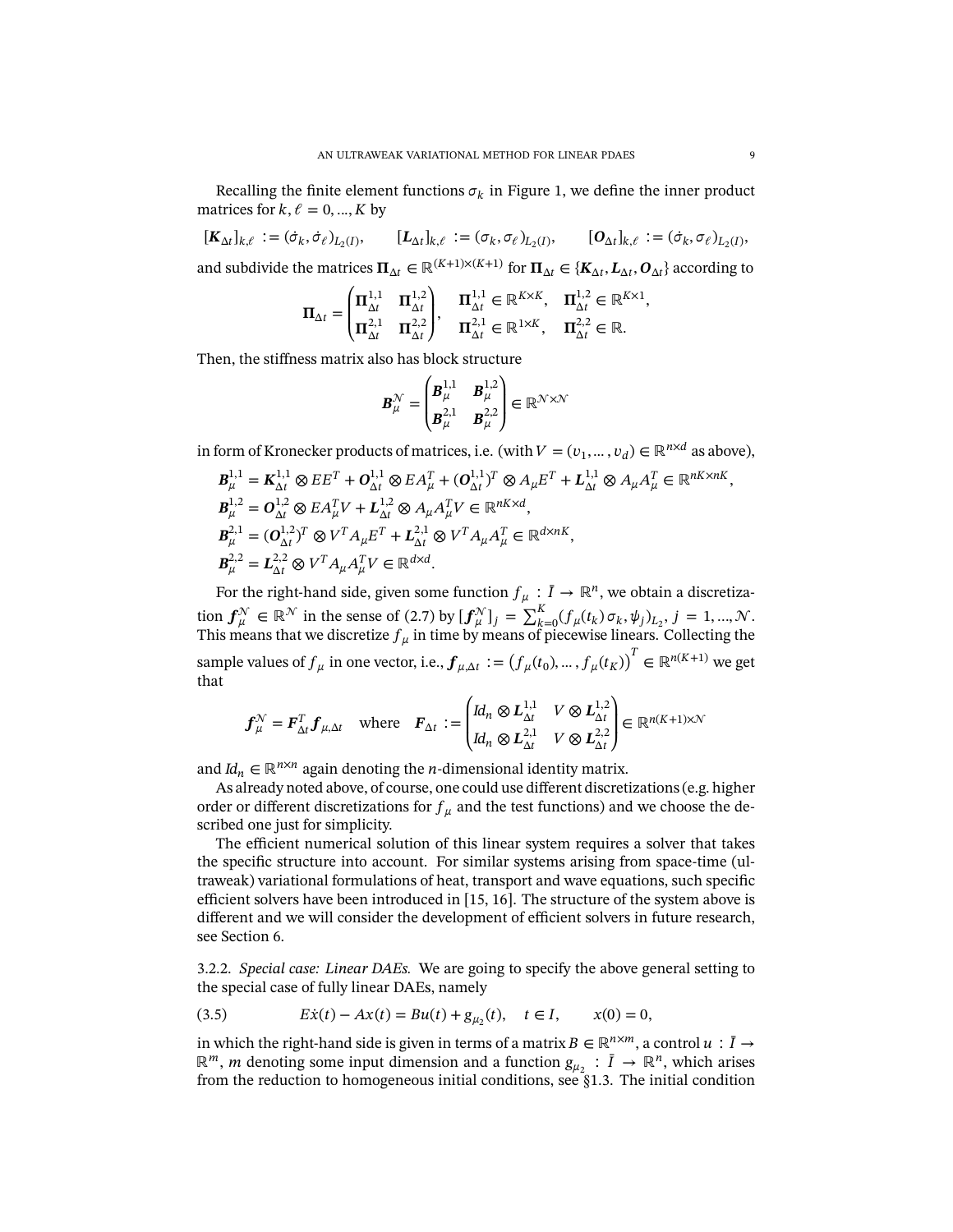is assumed to be parameterized through  $g_{\mu_2}$  by  $\mu_2 \in \mathcal{P}_2 \subset \mathbb{R}^{P_2}$ ,  $P_2 \in \mathbb{N}$ . In view of [\(1.2\)](#page-1-2) and [§1.3,](#page-1-3) we get

$$
g_{\mu_2}(t) = \sum_{q=1}^{Q_x} \vartheta_q^x(\mu_2) \left( A \bar{x}_q(t) - E \dot{\bar{x}}_q(t) \right) =: \sum_{q=1}^{Q_x} \vartheta_q^x(\mu_2) z_q(t),
$$

where  $\bar{x}_q \in C^1(\bar{I})^n$  are smooth extensions of  $\tilde{x}_{0,q}$ , i.e.,  $\bar{x}_q(0) = \tilde{x}_{0,q}$ ,  $q = 1, ..., Q_x$ .

We view the control and the initial condition (via  $g_{\mu_2}^{\{r\}}$ ) as parameters, i.e.,  $f_{\mu}(t)$  =  $B\mu_1(t) + g_{\mu_2}(t), \mu = (\mu_1, \mu_2)$ , which means that the parameter set would be infinitedimensional and needs to be discretized. Using the same kind of discretization as above, we can use the samples of the control as parameter, i.e.,

$$
\boldsymbol{\mu}_1 := (u(t_0), ..., u(t_K))^T \in \mathcal{P}_1 = \mathbb{R}^{P_1}, \quad P_1 = m(K+1),
$$

and similar for the initial condition  $\boldsymbol{z}_q := \left( z_q(t_0), ..., z_q(t_K) \right)^T \in \mathbb{R}^{n(K+1)}, q = 1, ..., Q_x.$ Then, we get

$$
\boldsymbol{f}_{\mu}^{\mathcal{N}} = \boldsymbol{F}_{\Delta t}^{T} (B \otimes \mathrm{Id}_{K+1}) \boldsymbol{\mu}_{1} + \sum_{q=1}^{Q_{X}} \vartheta_{q}^{X}(\mu_{2}) \boldsymbol{F}_{\Delta t}^{T} \boldsymbol{z}_{q},
$$

so that the parameter dimension is  $P = P_1 + P_2 = m(K+1) + P_2$ , which might be large. The right-hand side  $f^{\mathcal{N}}_{\mu}$  thus also admits an affine decomposition with  $Q_f = P_1 + Q_x =$  $m(K + 1) + Q_x$  terms. However, this number might be an issue concerning efficiency if K is large. Nevertheless, if  $m \ll n$ , we still have  $Q_f \ll \mathcal{N}$ .

Moreover, in the linear case, the matrix  $A_{\mu} \equiv A$  is independent of the parameter, which means (among other facts) that trial and test spaces are parameter-independent, as sets and also w.r.t. their topology. Note that this is the most common case for system theoretic MOR methods (like BT), which are often even restricted to this case, [\[20,](#page-18-3) [25\]](#page-18-4), with the exception [\[8\]](#page-17-5). Our setting seems more flexible in this regard and fully linear DAEs are just a special case.

### 4. Model order reduction: The Reduced Basis Method

<span id="page-9-0"></span>The Reduced Basis Method (RBM) is a model order reduction technique which has originally been constructed for parameterized partial differential equations (PPDEs), see e.g. [\[3,](#page-17-3) [17,](#page-17-8) [22\]](#page-18-8). In an offline training phase, a reduced basis of size  $N \ll N$  is constructed (typically in a greedy manner, see Algorithm [1](#page-11-1) below) from sufficiently detailed approximations for certain parameter samples (also called "truth" approximations or *snapshots*), which are computed e.g. by a Petrov-Galerkin method as described above. In particular,  ${\mathcal N}$  is assumed to be sufficiently large in order to ensure that  $x_\mu^{\mathcal N}$ is (at least numerically) indistinguishable from the exact state  $x_{\mu}$ , which explains the name "truth". As long as an efficient solver for the detailed problem is available, we may assume that the snapshots can be computed in  $\mathcal{O}(\mathcal{N})$  complexity.

Given some parameter value  $\mu$ , the reduced approximation  $x_N(\mu)^6$  $x_N(\mu)^6$  is then computed by solving a reduced system of dimension  $N$ . Thanks to the affine decomposition [\(1.2\)](#page-1-2), several quantities for the reduced system can be precomputed and stored so that a reduced approximation is determined in  $\mathcal{O}(N^3)$  operations, independent of  $\mathcal N$  (which is called *online efficient*). Moreover, an *a posteriori* error estimator  $\Delta_N(\mu)$  guarantees a

<span id="page-9-1"></span><sup>&</sup>lt;sup>6</sup>For all quantities of the reduced system, we write the parameter  $\mu$  as an argument in order to clearly distinguish the detailed approximation  $x_\mu^\mathcal{N}$  from the reduced approximation  $x_N(\mu)$  for the same parameter.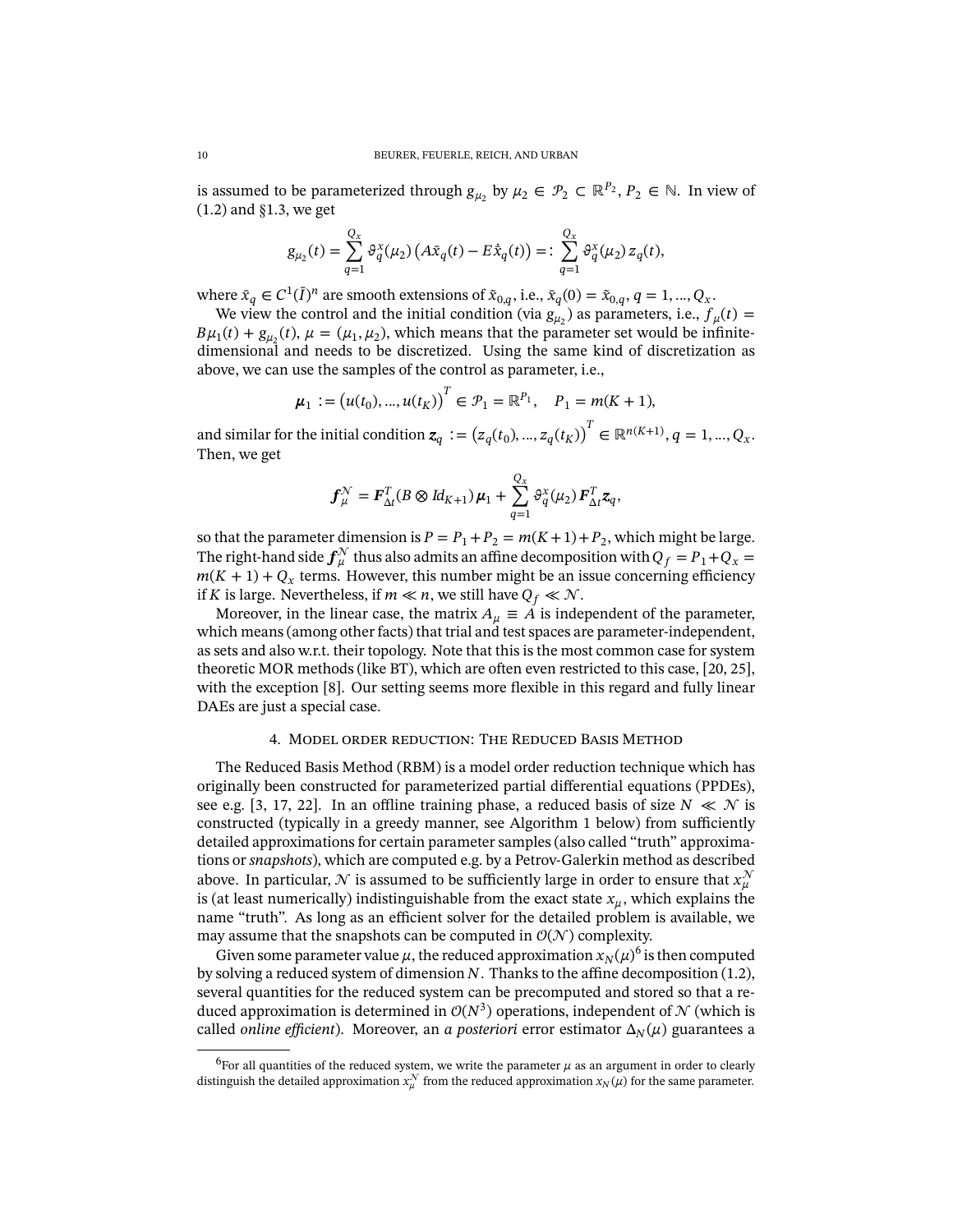certification in terms of an online efficiently computable upper bound for the error, i.e.,  $||x_{\mu}^{\mathcal{N}} - x_{N}(\mu)||_{L_{2}} \leq \Delta_{N}(\mu)$ .

We are going to use this framework for PDAEs of the form [\(1.1\)](#page-1-1). Model reduction of [\(1.1\)](#page-1-1) may be concerned (at least) with the following quantities

- size  $n$  of the system,
- $\bullet$  dimension  $K$  of the temporal discretization,

where we have in mind to solve [\(1.1\)](#page-1-1) extremely fast for several values of the parameter  $\mu$ . As mentioned earlier, the first issue has extensively been studied in the literature e.g. by system theoretic methods, in particular for fully linear DAEs [\(3.5\)](#page-8-0). This can be done independently from the subsequent reduction w.r.t.  $K$  (both for parameterized and non-parameterized versions), so that we even might assume that such Model Order Reduction (MOR) techniques have already been applied in a preprocessing step. We mention [\[8\]](#page-17-5) for a system theoretic MOR for parameter-dependent DAEs. Here, we are going to consider the reduction w.r.t. time using the RBM based upon a variational formulation w.r.t. the time variable.

We restrict ourselves to the reduction of the fully linear case of [\(3.5\)](#page-8-0) as it easily shows how the RBM-inspired model reduction can be combined with existing system theoretic approaches to reduce the size of the system (e.g. in a preprocessing step). In the fully linear case, the matrix  $A_{\mu} \equiv A$  and hence all operators and bilinear forms on the left-hand side are parameter-independent. This implies in addition that the ansatz space  $X_{\mu}^{\mathcal{N}} \equiv X^{\mathcal{N}}$  and the norm  $\|\cdot\|_{\mu} \equiv \|\cdot\|$  inducing the topology on the test space are parameter-independent as well, which of course simplifies the framework. However, parameter-dependent matrices  $A_{\mu}$  can be treated similar to the RBM for ultraweak formulations of PPDEs as described e.g. in [\[6,](#page-17-13) [16,](#page-17-14) [30\]](#page-18-6). However, we note that the RB approach also allows the treatment of more general PDAEs and is not restricted to fully linear systems [\(3.5\)](#page-8-0), in particular w.r.t. the right-hand side.

The idea of the RBM can be described as follows: One determines sample values

$$
S_N := \{ \mu^{(1)}, ..., \mu^{(N)} \} \subset \mathcal{P}
$$

of the parameters in an offline training phase by a greedy procedure described in Algo-rithm [1](#page-11-1) below. Then, for each  $\mu \in S_N$ , we determine a sufficiently detailed "snapshot"  $x_{\mu}^{\mathcal{N}} \in X^{\mathcal{N}}$  by the ultraweak Petrov-Galerkin discretization as in [§3.2](#page-7-2) and obtain a reduced space of dimension  *by setting* 

$$
X_N := \text{span}\{x_{\mu}^{\mathcal{N}} : \mu \in S_N\} =: \text{span}\{\zeta_1, ..., \zeta_N\} \subset X^{\mathcal{N}}.
$$

We also need a reduced *test* space for the Petrov-Galerkin method. Recalling that the operator is parameter-independent here ( $B_\mu \equiv B$ ) and also the trial space  $X^{\bar{\mathcal{N}}}$  is independent of  $\mu$ , we can easily identify the optimal test space. In fact, for each snapshot there exists a unique  $y_{\mu}^{\mathcal{N}} \in Y^{\mathcal{N}}$  such that  $x_{\mu}^{\mathcal{N}} = B^* y_{\mu}^{\mathcal{N}}$ . Then, we define

$$
Y_N := \text{span}\{y^{\mathcal{N}}_{\mu} : \mu \in S_N\} =: \text{span}\{\eta_1, ..., \eta_N\} \subset Y^{\mathcal{N}}.
$$

Then, given a new parameter value  $\mu \in \mathcal{P}$ , one determines the *reduced approximation*  $x_N(\mu) \in X_N$  by solving (recall that here  $b_\mu \equiv b$ )

$$
b(x_N(\mu), y_N) = f_{\mu}(y_N) \quad \text{ for all } y_N \in Y_N.
$$

If  $N \ll N = nK + d$ , we can compute a reduced approximation with significantly less effort as compared to the Petrov-Galerkin (or a time-stepping) method. To determine the reduced approximation  $x_N(\mu)$ , we have to solve a linear system of the form

<span id="page-10-0"></span><sup>&</sup>lt;sup>7</sup>For efficiency reasons, in fact, we first determine  $\eta_i$  and then simply set  $\zeta_i := B^* \eta_i$ .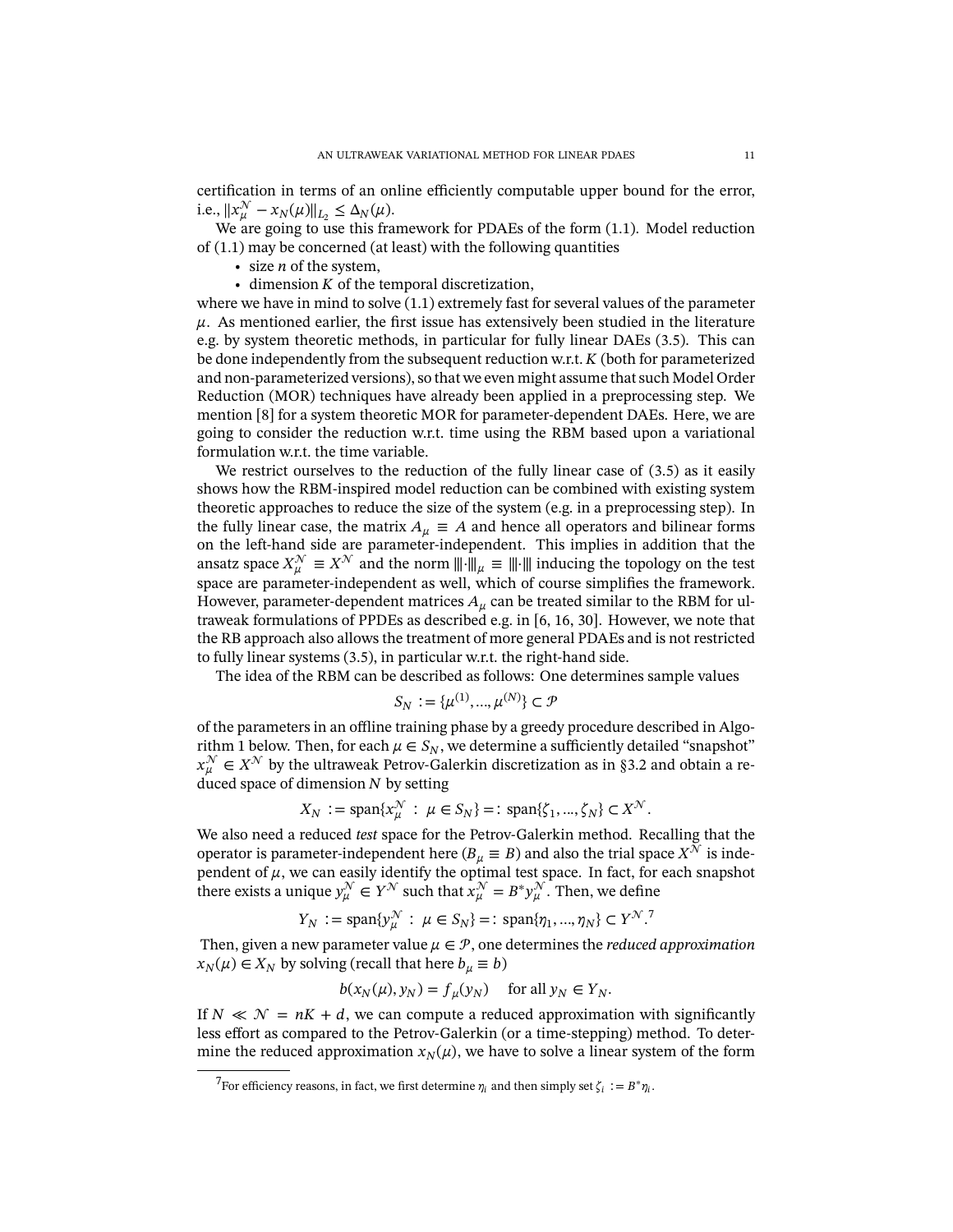$\mathbf{B}_N \mathbf{x}_N(\mu) = \mathbf{f}_N(\mu)$ , where the stiffness matrix is given by  $[\mathbf{B}_N]_{j,i} = b(\zeta_i, \eta_j)$ , i, j = 1, ..., *N*, recalling that the bilinear form is parameter-independent. Hence,  $B_N \in \mathbb{R}^{N \times N}$ can be computed and stored in the offline phase. For the right-hand side, we use the affine decomposition [\(1.2\)](#page-1-2) and get  $[f_N(\mu)]_j = \sum_{q=1}^{Q_f} \vartheta_g^f(\mu) (\tilde{f}_q, \eta_j)_{L_2}$ . The quantities  $(\tilde{f}_q, \eta_j)_{L_2}$  can be precomputed and stored in the offline phase, so that  $f_N(\mu)$  is computed online efficient in  $O(Q_f N)$  operations. Obtaining the coefficient vector  $\mathbf{x}_N(\mu)$ , the reduced approximation results in  $x_N(\mu) = \sum_{i=1}^N [x_N(\mu)]_i \zeta_i$ . Note that the matrix  **is typically densely populated so that the numerical solution requires in general**  $O(N^3)$  operations.

The announced greedy selection of the samples is based upon the residual error estimate (here identity)  $\Delta_{\mu}^{\mathcal{N}}$  in [\(3.3\)](#page-6-3) resp. [\(3.4\)](#page-7-3) for the reduced system described as follows: In a similar manner as deriving  $\Delta_\mu^{\mathcal{N}}$  in [\(3.3\)](#page-6-3) we get a residual based error estimator for the reduced approximation

$$
||x_{\mu}^{\mathcal{N}} - x_{N}(\mu)||_{L_{2}} \leq \frac{1}{\beta^{\mathcal{N}}} \sup_{y \in Y^{\mathcal{N}}} \frac{b(x_{\mu}^{\mathcal{N}} - x_{N}(\mu), y)}{||y||_{2}} = \frac{1}{\beta^{\mathcal{N}}} ||r(x_{N}(\mu))||_{2}^{2} =: \Delta_{N}(\mu),
$$

since the bilinear form and the norm in  $Y$  are parameter-independent here. Hence, the inf-sup constant is parameter-independent as well, i.e.,  $\beta_\mu^\mathcal{N} \equiv \beta^\mathcal{N}$  and it is unity by Remark [3.1,](#page-6-2) so that

(4.1) 
$$
||x_{\mu}^{\mathcal{N}} - x_{N}(\mu)||_{L_{2}} = |||r(x_{N}(\mu))|||' = \Delta_{N}(\mu).
$$

Its computation can be done in an online efficient manner in  $\mathcal{O}(N)$  operations by determining Riesz representations in the offline phase, see  $[3, 17, 22]$  $[3, 17, 22]$  $[3, 17, 22]$ . We use this error identity in the greedy method in Algorithm [1](#page-11-1) below.

# <span id="page-11-1"></span>**Algorithm 1** (Weak) Greedy method

**input:** training sample  $\mathcal{P}_{\text{train}} \subseteq \mathcal{P}$ , tolerance  $\varepsilon > 0$ , max. dimension  $N_{\text{max}} \in \mathbb{N}$ 1: choose  $\mu^{(1)} \in \mathcal{P}_{\text{train}}$ , compute snapshot  $\zeta_1 := x_{\mu}^{\mathcal{N}}$  $\mu^{(1)}$ and optimal test function  $\eta_1$  with  $\zeta_1 = B^* \eta_1$ 2: **Initialize**  $S_1 \leftarrow {\{\mu^{(1)}\}, X_1 := \text{span}\{\zeta_1\}, Y_1 := \text{span}\{\eta_1\}, N := 1$ 3: **while**  $N < N_{\text{max}}$  do 4: **if** max  $\Delta_N(\mu)$  ≤ ε **then return**  $\mu \widehat{\in} \mathcal{P}_{\text{train}}$ 5:  $\mu^{(N+1)} \leftarrow \arg \max_{\mu \in \mathcal{P}_{\text{train}}} \Delta_N(\mu)$ 6: compute snapshot  $\zeta_{N+1} := x_{\mu^{(N+1)}}^{\mathcal{N}}$  and optimal test function  $\eta_{N+1}$ 7:  $S_{N+1} \leftarrow S_N \cup \{\mu^{(N+1)}\}, X_{N+1} := X_N \oplus \text{span}\{\zeta_{N+1}\}, Y_{N+1} := Y_N \oplus \text{span}\{\eta_{N+1}\}$ 8:  $N \leftarrow N + 1$ 9: **end while output:** set of chosen parameters  $S_N$ , reduced spaces  $X_N$ ,  $Y_N$ 

## 5. Numerical experiments

<span id="page-11-0"></span>In this section, we report on results of some of our numerical experiments. Our main focus is on the numerical solution of the ultraweak form of the PDAE, the error estimation and the quantitative reduction. We solve the arising linear systems for the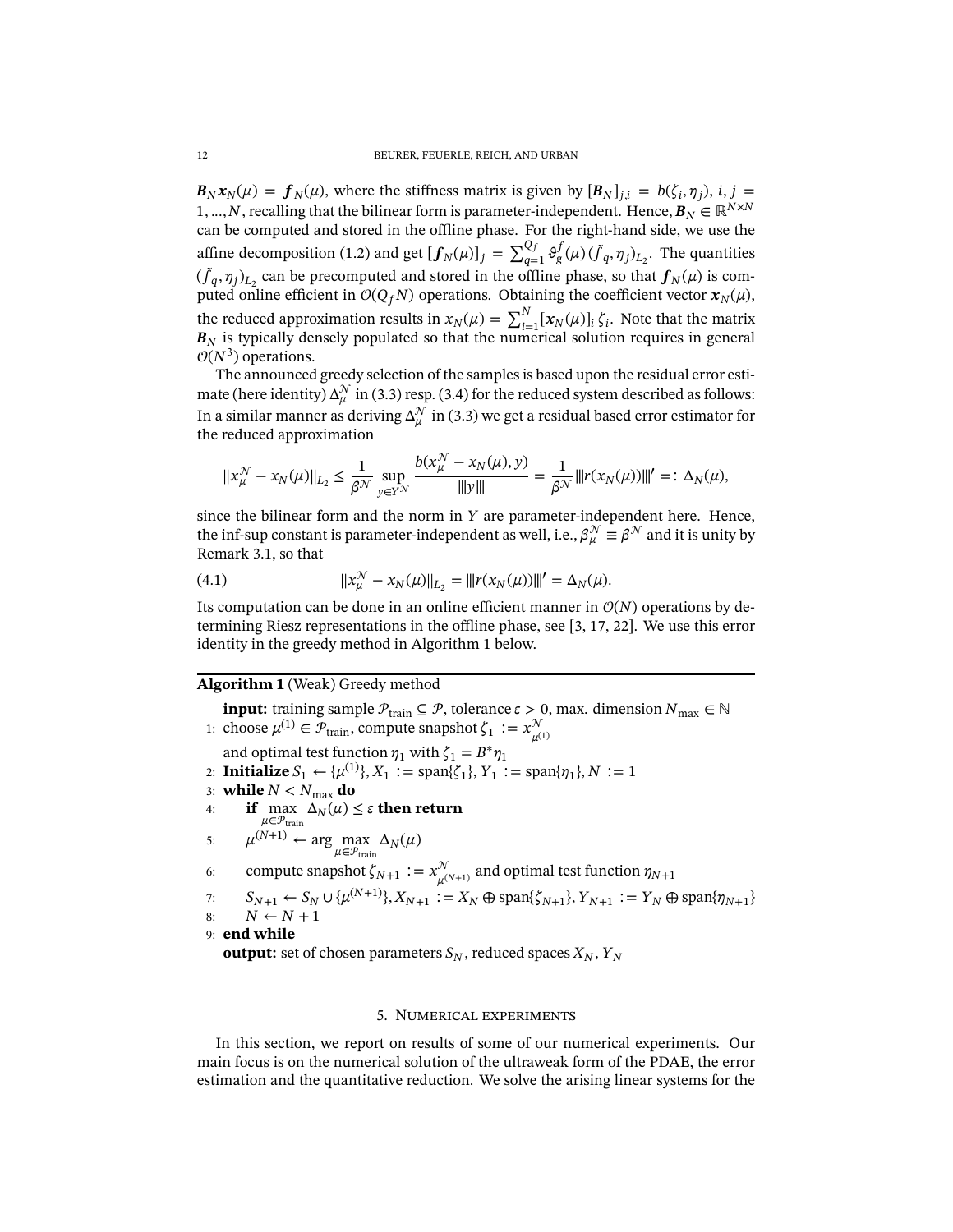Petrov-Galerkin and the reduced system by Matlab's backslash operator, see also our remarks in Section [6](#page-16-0) below. The codes for producing the subsequent results is available via [https://github.com/mfeuerle/Ultraweak\\_PDAE](https://github.com/mfeuerle/Ultraweak_PDAE).

5.1. **Serial RLC circuit.** We start by a standard problem which (in some cases) admits a closed formula for the analytical solution. This allows us to monitor the exact error and a comparison with standard time-stepping methods. Our particular interest is the approximation property of the ultraweak approach, which is an  $L_2$ -approximation.

The serial RLC circuit consists of a resistor with resistance  $R$ , an inductor with inductance  $L$ , a capacitor with capacity  $C$  and a voltage source fed by a voltage curve  $f_{V_S} : \overline{I} \to \mathbb{R}$ . Kirchhoff's circuit and further laws from electrical engineering yield a DAE with the data

$$
E = \begin{pmatrix} 1 & 0 & 0 & 0 \\ 0 & 1 & 0 & 0 \\ 0 & 0 & 0 & 0 \\ 0 & 0 & 0 & 0 \end{pmatrix}, A = \begin{pmatrix} 0 & 0 & L^{-1} & 0 \\ C^{-1} & 0 & 0 & 0 \\ R & 0 & 0 & -1 \\ 0 & 1 & 1 & 1 \end{pmatrix}, x = \begin{pmatrix} x_I \\ x_{V_C} \\ x_{V_L} \\ x_{V_R} \end{pmatrix}, f = \begin{pmatrix} 0 \\ 0 \\ 0 \\ -f_{V_S} \end{pmatrix},
$$

whose index is  $k = 1$ . The solution x consists of the electric current  $x_I$  and the voltages at the capacitor  $x_{V_C}$ , at the inductor  $x_{V_L}$  and at the resistor  $x_{V_R}$ .

*Convergence of the Petrov-Galerkin scheme.* In Figure [2,](#page-13-0) we compare the exact solution with approximations generated by a standard time-stepping scheme (using MATLAB's fully implicit variable order solver with adaptive step size control *ode15i*, [\[19\]](#page-18-9)) and by our ultraweak formulation from [§3.2.](#page-7-2) We choose two specific examples for  $f_{V_s}$ , namely a smooth and a discontinuous one,

$$
f_{V_S}^{\text{smooth}}(t) := \sin\left(\frac{4\pi}{T}t\right), \qquad f_{V_S}^{\text{disc}}(t) := \text{sign}\left(\cos\left(\frac{4\pi}{T}t\right)\right).
$$

For the smooth right-hand side (left graph in Figure [2\)](#page-13-0), both *ode15i* and the ultraweak method give good results. Concerning the deviations for the ultraweak approach at the start and end time, we recall that the ultraweak form yields an approximation in  $L_{2}$ , so that pointwise comparisons are not necessarily meaningful.

In the discontinuous case, existence of a classical solution cannot be guaranteed by the above arguments. In particular, there is no closed solution formula. As we see in the right graph in Figure [2,](#page-13-0) *ode15i* stops at the first jump. This is to be expected, since  $f_{V_c}^{\text{disc}}$  $_{V_S}^{\text{disc}} \notin C^0(\bar{I})$ , so that the solution lacks sufficient regularity to guarantee convergence of a time-stepping scheme like *ode15i* (even though it is an adaptive variable order method). We could resolve the jumps even better by choosing more time steps  $K$ , while *ode15i* still fails. We conclude that the ultraweak method also converges for problems lacking regularity.

*Convergence rate.* Next, we investigate the rate of convergence for the ultraweak form. To that end, we use  $f_{V_{\alpha}}^{\text{smooth}}$ <sup>smooth</sup>, since the analytical solution  $x^*$  is known and we can thus compute the relative error  $||x^* - x^{\mathcal{N}}||_{L_2}/||x^*||_{L_2}$ . Using the lowest order discretization as mentioned above (namely piecewise linear test functions  $\psi_j$ , which yield discontinuous trial functions  $B^*\psi_i$ ), we can only hope for first order (w.r.t. the number of time steps  $K$ ), which we see in Figure [3](#page-13-1) and was observed in all cases we considered. We obtain higher order convergence by choosing test functions of higher order, provided the solution has sufficient smoothness.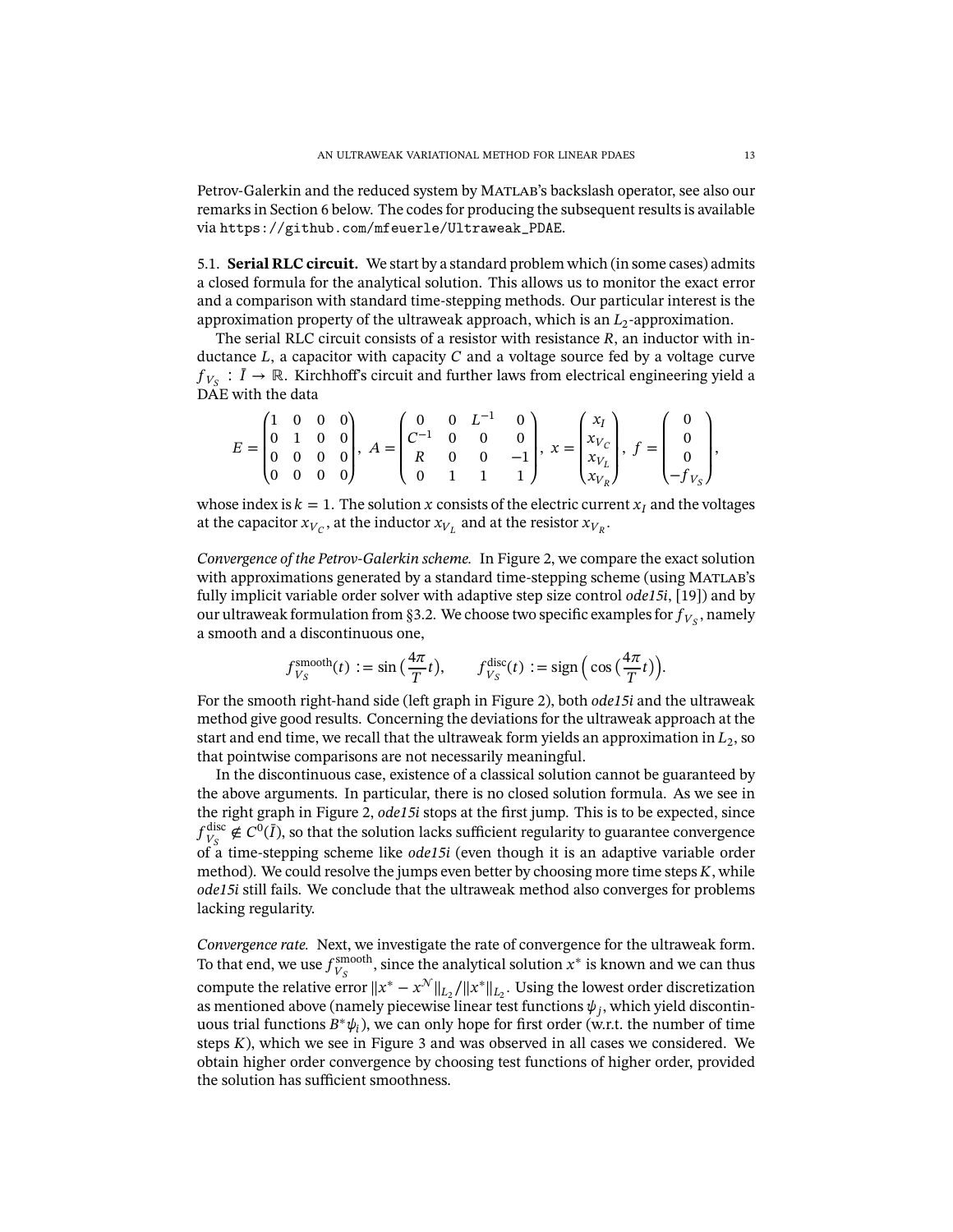<span id="page-13-0"></span>

Figure 2. Serial RLC circuit, exact voltage at the inductor; comparison of time-stepping (ode15i – blue) and ultraweak (red) approximation for smooth  $f_{V_c}^{\text{smooth}}$  $_{V_S}^{\text{smooth}}$  (left, including analytical solution) and discontinuous  $f_{V_a}^{\text{disc}}$  $_{V_S}^{\text{disc}}$  (right) right-hand side.

<span id="page-13-1"></span>Moreover, we compare the exact relative error with our error estimator (see [§3.1\)](#page-6-4). Figure [3](#page-13-1) shows a perfect matching confirming the error-residual identity [\(3.4\)](#page-7-3) also for the numerically computed error estimator.



FIGURE 3. Relative error  $||x^* - x^{\mathcal{N}}||_{L_2}/||x^*||_{L_2}$  and relative error estimator  $\Delta^{\mathcal{N}}/||x^*||_{L_2}$  w.r.t. to the analytical solution  $x^*$  for increasing numbers of time steps  $K$ .

5.2. **Time dependent Stokes problem.** In order to investigate the quantitative performance of the model reduction, we consider a problem, which has often been used as a benchmark, [\[21,](#page-18-10) [23,](#page-18-11) [27,](#page-18-12) [28\]](#page-18-13), namely the time-dependent Stokes problem on the unit square  $(0, 1)^2$ , discretized by a finite volume method on a uniform, staggered grid for the spatial variables with *n* unknowns, [\[28\]](#page-18-13), where we choose  $n = 644$ . The arising homogeneous fully linear DAE with output function  $y : I \to \mathbb{R}$  takes the form [\(3.5\)](#page-8-0),

<span id="page-13-3"></span>(5.1a) 
$$
E\dot{x}(t) - Ax(t) = Bu(t) + g(t), \quad t \in I, \qquad x(0) = 0,
$$

$$
(5.1b) \t\t y(t) = Cx(t),
$$

where  $C \in \mathbb{R}^{1 \times n}$  is an output matrix,  $B \in \mathbb{R}^{n \times 1}$  is the control matrix, and  $u : I \to \mathbb{R}$ is a control, which serves as a parameter  $\mu \equiv u$  as described in [§3.2.2](#page-8-1) above.<sup>[8](#page-13-2)</sup> We use a parameter-independent initial condition, so that  $g_{\mu} \equiv g$  and  $Q_{x} = 1$ .

<span id="page-13-2"></span><sup>8</sup>We could also choose larger input/output-dimensions.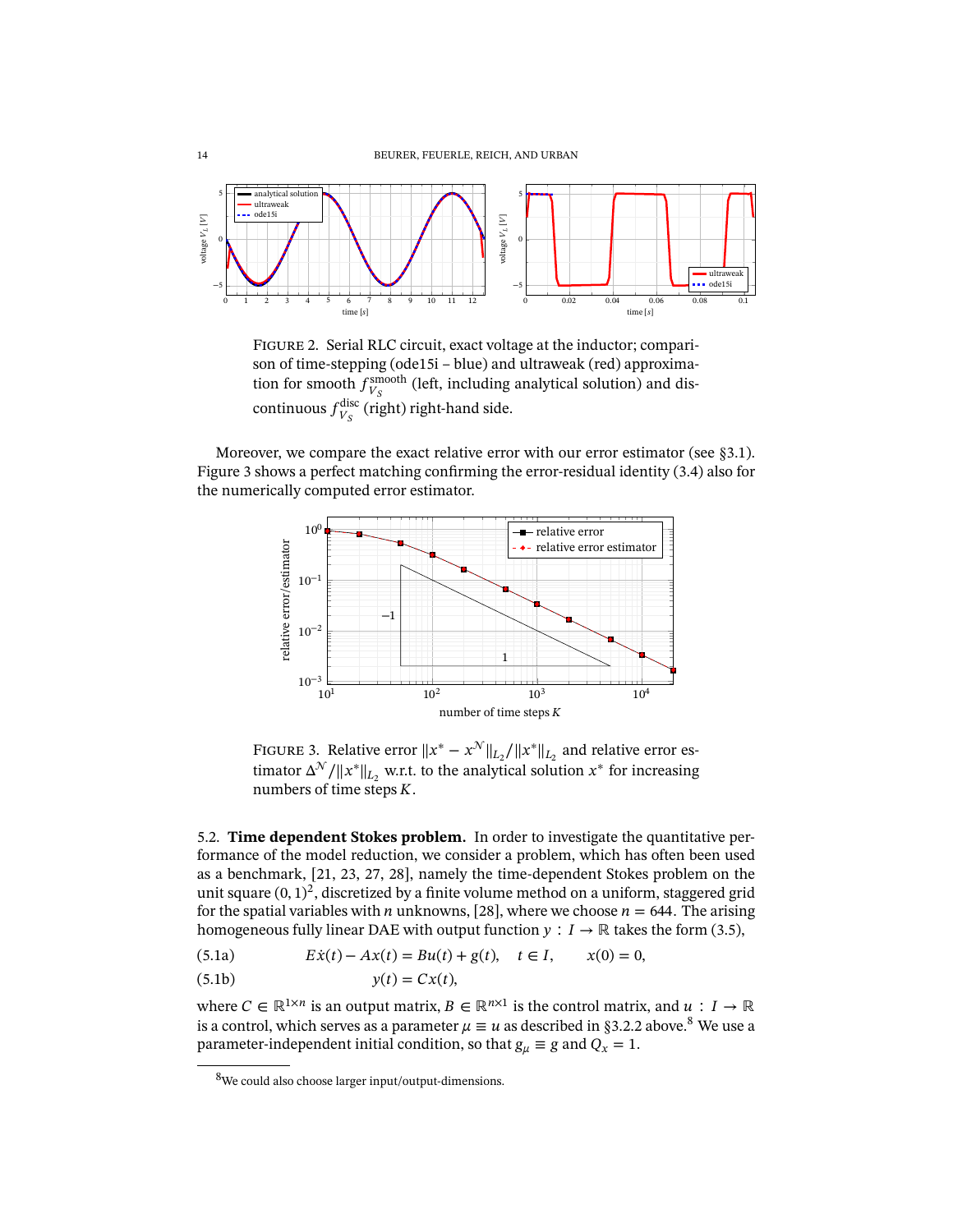In order to combine system theoretic model reduction with the Reduced Basis Method from [§4,](#page-9-0) we use the system theoretic model order reduction package [\[21\]](#page-18-10). In particular, we use Balanced Truncation (BT) from [\[27\]](#page-18-12) during a preprocessing step to reduce the above system of dimension  $n$  to a system

<span id="page-14-0"></span>(5.2a) 
$$
\hat{E}\dot{\hat{x}}(t) - \hat{A}\hat{x}(t) = \hat{B}u(t) + \hat{g}(t), \quad t \in I, \qquad \hat{x}(0) = 0,
$$

$$
(5.2b) \t\t y(t) = \hat{C}\hat{x}(t),
$$

with  $\hat{E}, \hat{A} \in \mathbb{R}^{\hat{n} \times \hat{n}}, \hat{B} \in \mathbb{R}^{\hat{n} \times 1}, \hat{C} \in \mathbb{R}^{1 \times \hat{n}}$  as well as  $\hat{x}, \hat{g} : \overline{I} \to \mathbb{R}^{\hat{n}}$  and  $\hat{n} \ll n$ . We note that the resulting reduced system typically provides regular matrices  $\hat{E}$ ,  $\hat{A}$ . Then, the reduced system is a linear time-invariant system (LTI), which is an easier problem than a DAE and in fact a special case. Hence, our presented approach is still valid, even though designed for PDAEs. For an ultraweak formulation of LTI systems, we refer to [\[10\]](#page-17-6).

*Remark* 5.1. We use the RBM here for deriving a certified reduced approximation of the state  $x$ . If we would want to control the output  $y$  along with a corresponding error estimator  $\Delta_N^y$  $_N^y$ , it is fairly standard in the theory of RBM to use a primal-dual approach with a second (dual) reduced basis, e.g. [\[17,](#page-17-8) [22\]](#page-18-8). For simplicity of exposition, we leave this to future work and compute the output from the state by  $\hat{C}\hat{x}(t)$ , resp.  $Cx(t)$ .

*Discretization of the control within the RBM.* Since we use a variational approach, we are in principle free to choose any discretization for the control (we only need to compute inner products with the test basis functions). We tested piecewise linear dis-cretizations as described in [§3.2](#page-7-2) for different step sizes  $K_u/T$ , where  $K_u$  might be different from  $K$ , which we choose for discretizing the state. Doing so, the parameter reads  $\mu = (u(t_0), ..., u(t_{K_u}))^T \in \mathcal{P} \equiv \mathbb{R}^{K_u+1}$ , i.e., the parameter dimension is  $P = K_u + 1$ , which might be large. Large parameter dimensions are potentially an issue for the RBM since the curse of dimension occurs. Hence, we investigate if we can reduce  $K_u$ within the RBM.

In order to answer this question, we apply Algorithm [1](#page-11-1) to the time-dependent Stokes problem [\(5.1a\)](#page-13-3) (without BT) setting  $\varepsilon = 0$ ,  $N_{\text{max}} = Q_f$  from [\(1.2\)](#page-1-2) (i.e.,  $Q_f = P + 1$  for the fully linear system with parameter-independent initial value) and  $P_{\text{train}}$  consisting of 500 random vectors for  $K_u \equiv K \in \{75, 150, 300\}$ , i.e.,  $\mathcal{N} = 48524, 96824, 193424$ , where  $d = 224$ . For these three cases, we investigate the *max greedy training error*, i.e., max  $\mu \in \mathcal{P}_{train} \Delta_N(\mu)$ . The results in Figure [4](#page-15-0) show an exponential decay w.r.t. the dimension  $N$  of the reduced system with slower decay as  $K$  grows. This is to be expected as the discretized control space is much richer for growing  $K_u$  and the reduced model has to be able to represent this variety. However, in relative terms (i.e., reduced size  $N$  compared with full size  $K$ ), we see that the compression rates are almost the same. This shows that the RBM can effectively reduce the system no matter how strong the influence of the control on the state is. It is expected that this potential is even more pronounced if a primal-dual RBM is used for the output.

Next, we note that for  $A \equiv A_u$  as [\(5.1a\)](#page-13-3), the reduced model is always *exact* for  $N \geq$  $Q_f$ , which explains the drop off of the curves in Figure [4.](#page-15-0) For fully linear DAEs, a reduced model with  $N \ge Q_f = K_u + 2$  is always exact. Hence, if  $m \ll n$  (here  $m =$  $1 \ll 644 = n$ ), we obtain an exact reduced model of dimension  $N = Q_f = P + Q_x =$  $m(K_u + 1) + 1 \ll nK + d =: \mathcal{N}$ . Even though this seems to be attractive for lowdimensional outputs, we stress the fact that the reduced dimension still depends on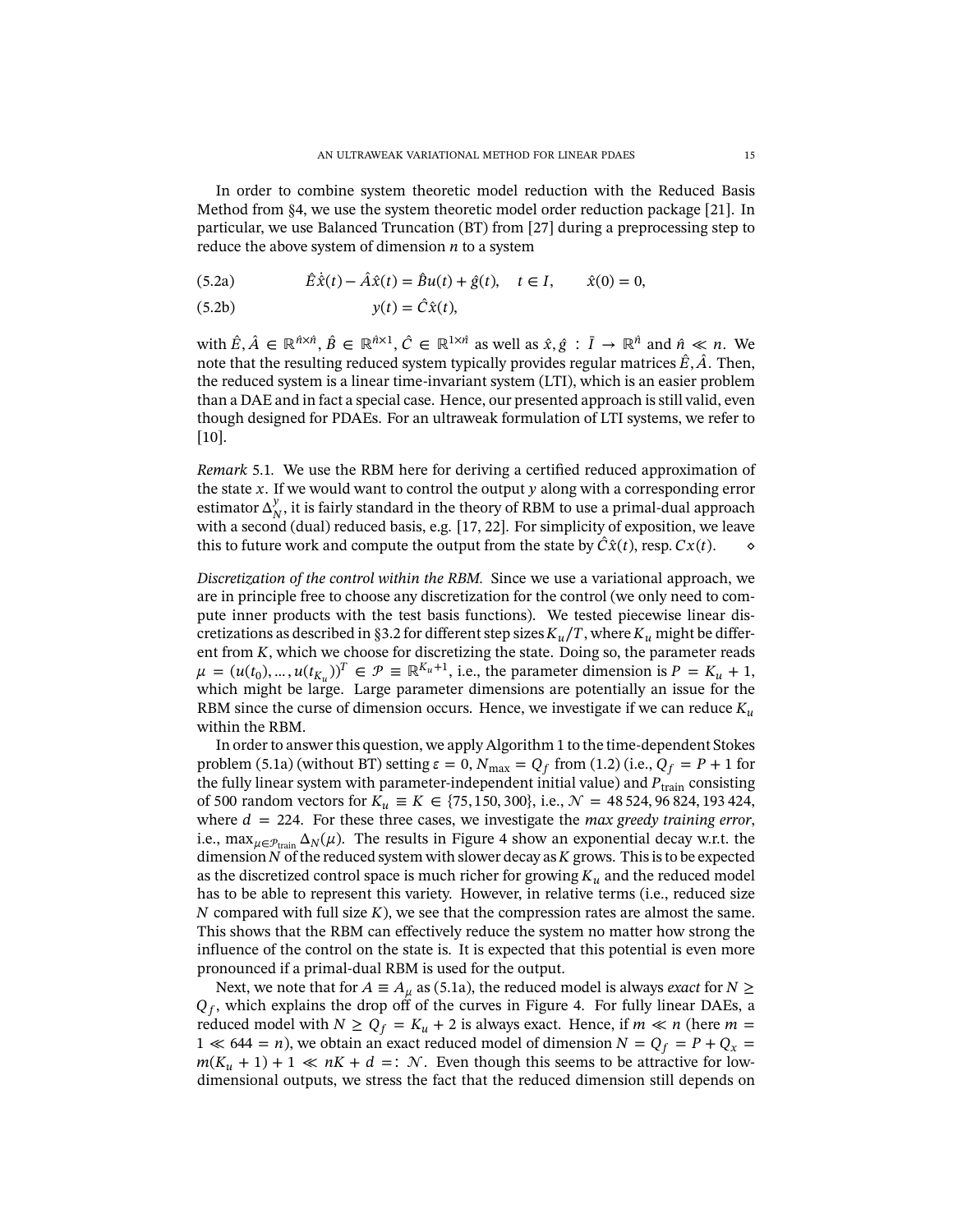<span id="page-15-0"></span>the temporal dimension  $K_u$ , which might be large. Hence, a combination of a possibly small discretization of the control and a RBM seems necessary.



FIGURE 4. Maximal greedy training error  $\max_{\mu \in \mathcal{P}_{\text{train}}} \Delta_N(\mu)$  for different time resolutions  $K_u = K \in \{75, 150, 300\}$  over the reduced dimension  $N$ .

Let us comment on the error decay of the RBM produced by the greedy method using the error estimator derived from the ultraweak formulation of the PDAE. We obtain exponential decay of the error, which in fact shows the potential of the RBM. The question if a given PDAE permits a fast decay of the greedy RBM error is wellknown to be linked to the decay of the Kolmogorov  $N$ -width, [\[3,](#page-17-3) [17,](#page-17-8) [30\]](#page-18-6), which is a property only of the problem at hand. In other words, if a PDAE can be reduced w.r.t. time, the greedy method will detect this.

The results in Figure [4](#page-15-0) use  $K_u = K$ . The next question is how the error behaves for  $K_u < K$ . To this end, we determine the error in the state w.r.t. the full resolution, i.e., we compare the state derived from the control with  $K_u$  degrees of freedom with the state of the fully resolved control. In Figure [5,](#page-15-1) we display errors for different values for  $K$ . We obtain fast convergence, which again shows the significant potential for a reduced temporal discretization of the control.

<span id="page-15-1"></span>

FIGURE 5. Max error for control dimensions of size  $K_u < K$ .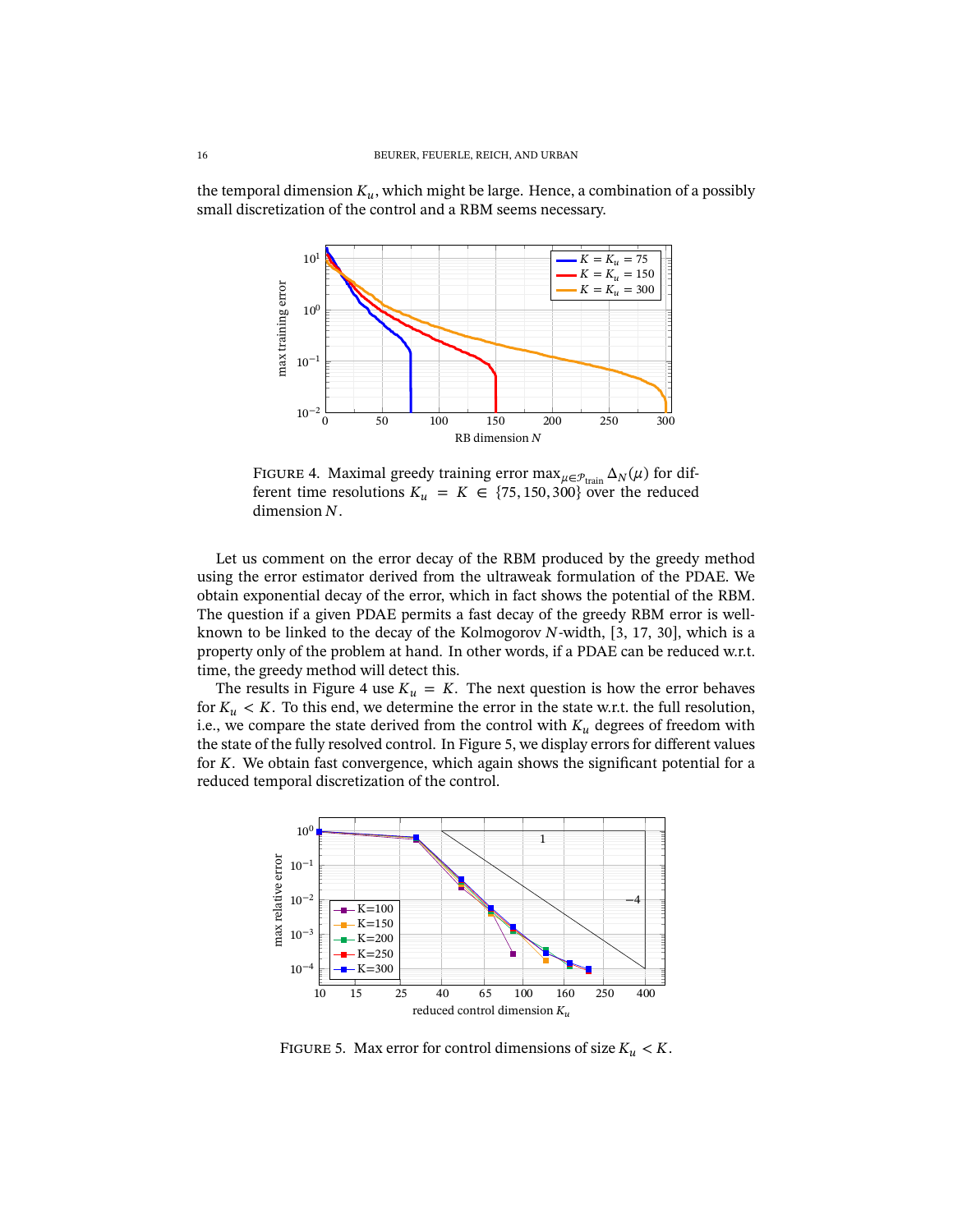*Combination with BT / RBM error decay.* Next, we wish to investigate if a combination of a system theoretic MOR (here BT) and an RBM-like reduction w.r.t. time can be combined. To this end, we fix the temporal resolution (i.e., the number of time steps, here  $K = K<sub>u</sub> = 100$  $K = K<sub>u</sub> = 100$  $K = K<sub>u</sub> = 100$ ) and determine the RBM error using Algorithm 1 for the full and the BT-reduced system. We use [\[21\]](#page-18-10) to compute the BT from [\[27\]](#page-18-12) and obtain a LTI system of dimension  $\hat{n} = 5$ .

The results are shown in Figure [6,](#page-16-1) where we again show the maximal training error. As we see, the error for the BT-reduced system is smaller than the original one, which in fact indicates that we can combine both methods. We got similar results for other choices of  $K$ . This shows that there is as much "reduction potential" in the reduced system [\(5.2a\)](#page-14-0) as in the original system [\(5.1a\)](#page-13-3). In other words, a combination of BT and RBM shows significant compression potential.

<span id="page-16-1"></span>

Figure 6. Maximal RBM relative error decay over the reduced dimension  $N$  for the full system  $(5.1a)$  (blue) and for the reduced system  $(5.2a)$  with  $K = 100$  (red).

### 6. Conclusions and outlook

<span id="page-16-0"></span>In this paper, we introduced a well-posed ultraweak formulation for DAEs and an optimally stable Petrov-Galerkin discretization, which admits a sharp error bound. The scheme shows the expected order of convergence depending on the regularity of the solution and the smoothness of the trial functions. The scheme also converges in lowregularity cases, where classical standard time-stepping schemes fail. Moreover, the stability of the Petrov-Galerkin scheme allows us to choose *any* temporal discretization without satisfying other stability criteria like a CFL condition.

Based upon the ultraweak framework, we introduced a model order reduction in terms of the Reduced Basis Method with an error/residual identity. We have obtained fast convergence and the possibility to combine the RBM for a reduction w.r.t. time with system theoretic methods such as Balanced Truncation to reduce the size of the system.

There are several open issues for future research. We already mentioned a primaldual RBM for an efficient reduction of the output, the generalization to parameterdependent matrices  $A_{\mu}$  and more general DAEs (not only fully linear). We also mentioned that the system matrix is a sum of Kronecker products of high dimension, which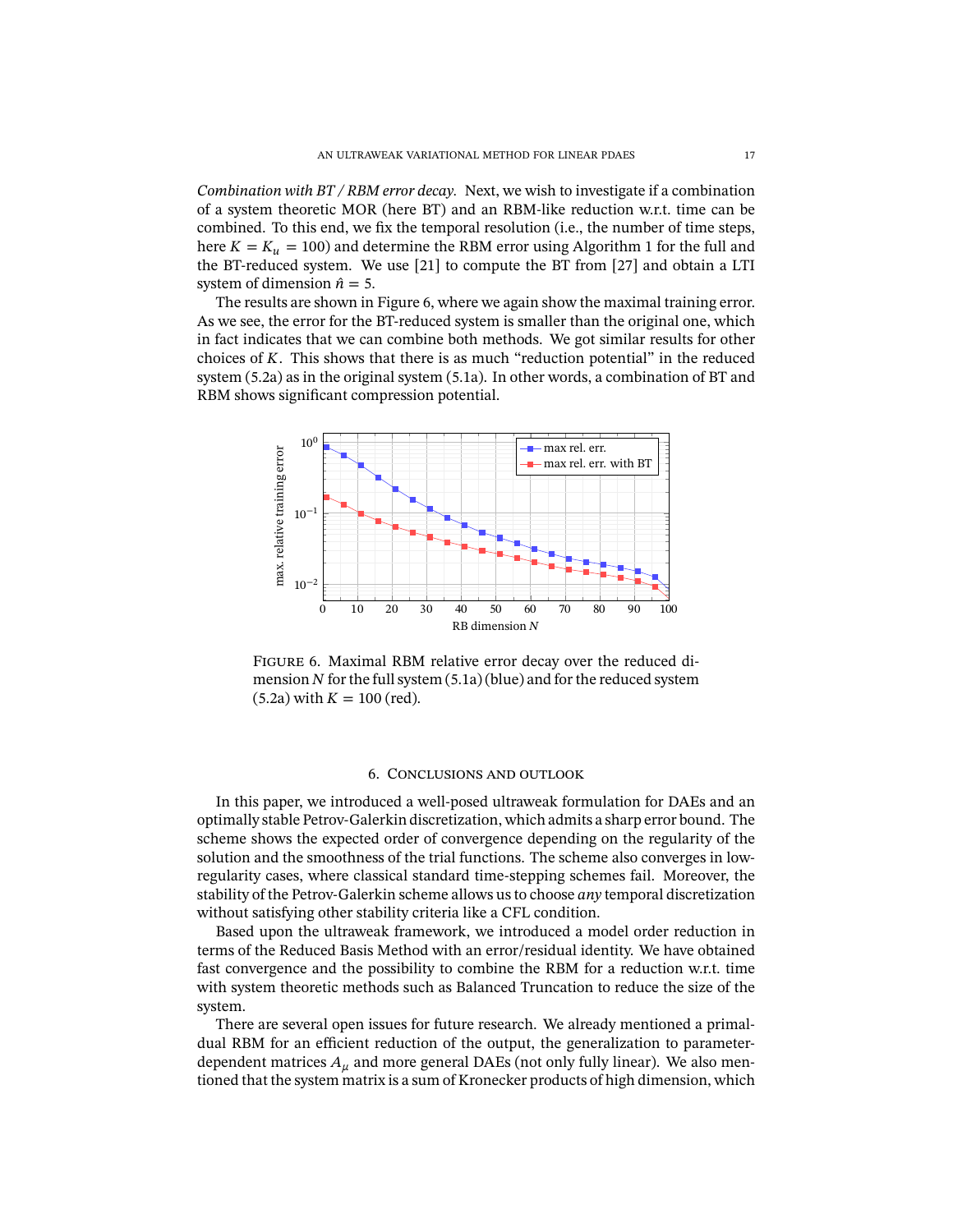calls for specific solvers as in  $[16]$  for the (parameterized) wave equation. Another issue in that direction is the need for a basis of ker( $E<sup>T</sup>$ ), which might be an issue for high-dimensional problems.

# **REFERENCES**

- <span id="page-17-15"></span>[1] W. Arendt and K. Urban. *Partial Differential Equations: An analytic and numerical approach*. Translated by J.B. Kennedy, to appear. Springer, 2022.
- <span id="page-17-9"></span>[2] M. Barrault, Y. Maday, N. Nguyen, and A. Patera. "An empirical interpolation method: application to efficient reduced-basis discretization of partial differential equations". *C. R. Acad. Sci. Paris, Ser. I* 339.9 (2004), pp. 667–672.
- <span id="page-17-3"></span>[3] P. Benner, A. Cohen, M. Ohlberger, and K. Willcox. *Model reduction and approximation: theory and algorithms*. Vol. 15. SIAM, 2017.
- <span id="page-17-4"></span>[4] P. Benner and T. Stykel. "Model Order Reduction for Differential-Algebraic Equations: A Survey". Surveys in Differential-Algebraic Equations IV. Ed. by A. Ilchmann and T. Reis. Springer, 2017, pp. 107–160.
- <span id="page-17-0"></span>[5] K. E. Brenan, S. L. Campbell, and L. R. Petzold. *Numerical solution of initial-value problems in dierential-algebraic equations*. SIAM, 1995.
- <span id="page-17-13"></span>[6] J. Brunken, K. Smetana, and K. Urban. "(Parametrized) First Order Transport Equations: Realization of Optimally Stable Petrov-Galerkin Methods". *SIAM J. Sci. Comput.* 41.1 (2019), A592–A621.
- <span id="page-17-10"></span>[7] S. Chaturantabut and D. Sorensen. "Nonlinear Model Reduction via Discrete Empirical Interpolation". *SIAM J. Sci. Comput.* 32.5 (2010), pp. 2737–2764.
- <span id="page-17-5"></span>[8] S. Chellappa, L. Feng, and P. Benner. "Adaptive basis construction and improved error estimation for parametric nonlinear dynamical systems". *Internat. J. Numer. Methods Engrg.* 121.23 (2020), pp. 5320–5349.
- <span id="page-17-12"></span>[9] W. Dahmen, C. Huang, C. Schwab, and G. Welper. "Adaptive Petrov-Galerkin methods for first order transport equations". *SIAM J. Numer. Anal.* 50.5 (2012), pp. 2420–2445.
- <span id="page-17-6"></span>[10] M. Feuerle and K. Urban. "A Variational Formulation for LTI-Systems and Model Reduction". *ENUMATH 2019: Numerical Mathematics and Advanced Applications*. Ed. by F. J. Vermolen and C. Vuik. Springer, 2021, pp. 1059–1067.
- <span id="page-17-11"></span>[11] F. Gantmacher. *Theory of Matrices II*. Chelsea Publ., 1959.
- <span id="page-17-7"></span>[12] C. Gear and L. Petzold. "Differential/algebraic systems and matrix pencils". Ma*trix pencils*. Ed. by B. Kågström and A. Ruhe. Springer, 1983, pp. 75–89.
- <span id="page-17-2"></span>[13] S. Grundel, T. Reis, and S. Schöps. *Progress in Dierential-Algebraic Equations II*. Springer, 2020.
- <span id="page-17-1"></span>[14] E. Hairer and G. Wanner. *Solving ordinary differential equations. II*. Vol. 14. Springer, 2010, pp. xvi+614.
- <span id="page-17-16"></span>[15] J. Henning, D. Palitta, V. Simoncini, and K. Urban. "Matrix Oriented Reduction of Space-Time Petrov-Galerkin Variational Problems". *Numerical Mathematics and Advanced Applications ENUMATH 2019*. Ed. by F. J. Vermolen and C. Vuik. Springer, 2019, pp. 1049–1057.
- <span id="page-17-14"></span>[16] J. Henning, D. Palitta, V. Simoncini, and K. Urban. *An Ultraweak Space-Time Variational Formulation for the Wave Equation: Analysis and Efficient Numerical Solution*. 2021. arXiv: [2107.12119 \[math.NA\]](https://arxiv.org/abs/2107.12119).
- <span id="page-17-8"></span>[17] J. S. Hesthaven, G. Rozza, and B. Stamm. *Certied Reduced Basis Methods for Parametrized Partial Differential Equations. Springer, 2016.*